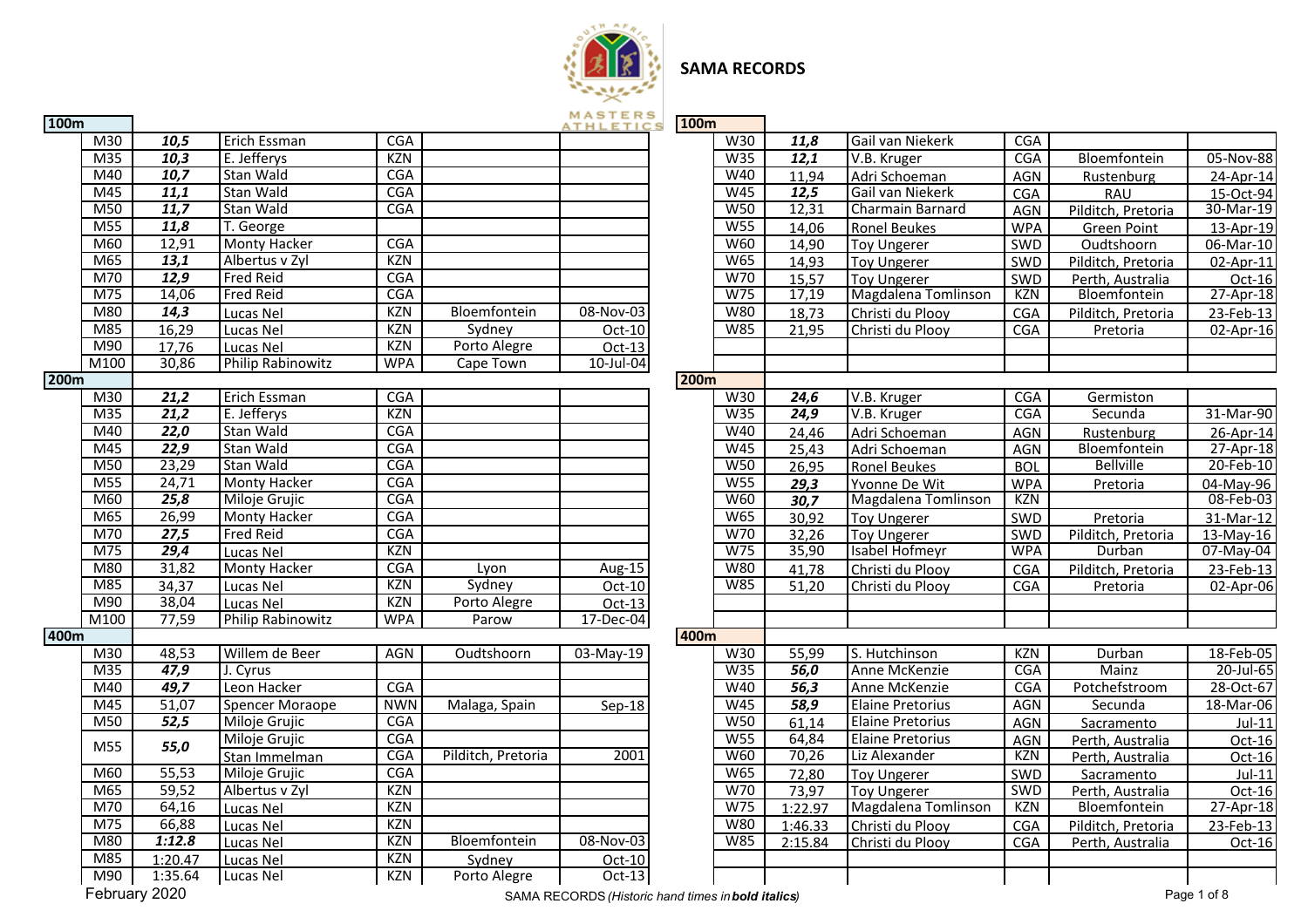| 800m            |          |                         |            |                    |           | 800m  |                  |          |                         |            |                    |
|-----------------|----------|-------------------------|------------|--------------------|-----------|-------|------------------|----------|-------------------------|------------|--------------------|
| M30             | 1:49.6   | Deon Brummer            | <b>AGN</b> |                    |           |       | W30              | 2:09.81  | M. Brandt               | <b>BOL</b> | Port Elizabet      |
| M <sub>35</sub> | 1:49.4   | Deon Brummer            | <b>AGN</b> |                    |           |       | W35              | 2:08.0   | Anne McKenzie           | <b>CGA</b> | Neurenberg         |
| M40             | 1:55.8   | S. Ditsele              |            |                    |           |       | W40              | 2:06.5   | Anne McKenzie           | <b>CGA</b> | London             |
| M45             | 1:58.10  | <b>Spencer Moraope</b>  | <b>NWN</b> | Bloemfontein       | 09-Nov-19 |       | W45              | 2:17.12  | Salome Vermeulen        | <b>AGN</b> | Porto Alegre       |
| M50             | 2:01.86  | Len Claassen            | <b>AGN</b> |                    |           |       | <b>W50</b>       | 2:21.43  | Salome Vermeulen        | <b>AGN</b> | Malaga, Spair      |
| M55             | 2:03.7   | Stan Immelman           | CGA        | Port Elizabeth     | 01-Dec-01 |       | W55              | 2:33.64  | <b>Elaine Pretorius</b> | <b>AGN</b> | Perth, Austral     |
| M60             | 2:16.49  | Len Claassen            | <b>AGN</b> | Sacramento         | $Jul-11$  |       | <b>W60</b>       | 2:44.96  | Liz Alexander           | KZN        | Perth, Austral     |
| M65             | 2:26.15  | Len Claassen            | <b>AGN</b> | Perth, Australia   | Oct-16    |       | <b>W65</b>       | 3:05.1   | Jane Geldenhuys         | <b>WPA</b> | <b>Green Point</b> |
| M70             | 2:31.71  | Ken Nurden              | AGN        | Sasolburg          | 25-Apr-08 |       | W70              | 3:19.67  | Magdalena Tomlinson     | <b>KZN</b> | Durban             |
| M <sub>75</sub> | 2:37.04  | Ken Nurden              | <b>AGN</b> | <b>Bellville</b>   | 30-Apr-10 |       | W75              | 3:59.80  | Isabel Hofmeyr          | <b>WPA</b> | Carolina           |
| M80             | 2:58.64  | Ken Nurden              | AGN        | Port Elizabeth     | 15-May-15 |       | <b>W80</b>       | 4:34.13  | <b>Mavis Hutchison</b>  |            | San Sebastian      |
| M85             | 3:37.34  | Lucas Nel               | <b>KZN</b> | Sydney             | $Oct-10$  |       |                  |          |                         |            |                    |
| M90             | 4:20.97  | Lucas Nel               | <b>KZN</b> | Porto Alegre       | Oct-13    |       |                  |          |                         |            |                    |
| 1500m           |          |                         |            |                    |           | 1500m |                  |          |                         |            |                    |
| M30             | 3:40.2   | Johan Fourie            |            |                    |           |       | W30              | 4:28.1   | A. vd Berg              |            | Bloemfontei        |
| M <sub>35</sub> | 3:54.04  | G. Brummer              | <b>AGN</b> |                    |           |       | W35              | 4:32.61  | Sonja Laxton            | CGA        |                    |
| M40             | 3:58.9   | <b>Terence Brown</b>    | <b>KZN</b> |                    |           |       | W40              | 4:36.0   | Anne McKenzie           | <b>CGA</b> | Solingen           |
| M45             | 4:03.13  | <b>Terence Brown</b>    | <b>KZN</b> |                    |           |       | W45              | 4:47.81  | Salome Vermeulen        | <b>AGN</b> | Oudtshoorn         |
| M50             | 4:18.94  | Sean Rice               | <b>CGA</b> | Pretoria           | 20-Feb-04 |       | <b>W50</b>       | 4:48.27  | Salome Vermeulen        | <b>AGN</b> | Perth, Austral     |
| M55             | 4:32.4   | <b>Sybrandt Mostert</b> | <b>WPA</b> |                    |           |       | W55              | 5:31.1   | Anne McKenzie           | CGA        | <b>Green Point</b> |
| M60             | 4:55.04  | <b>Terence Brown</b>    | <b>WPA</b> | <b>Bellville</b>   | $Feb-15$  |       | <b>W60</b>       | 5:40.7   | M. Saunders             | EPA        | Port Elizabet      |
| M65             | 4:59.97  | Willie Loedolff         | <b>AGN</b> | Port Elizabeth     | 07-May-93 |       | <b>W65</b>       | 6:16.7   | Jane Geldenhuys         | <b>WPA</b> | Port Elizabet      |
| M70             | 5:11.59  | Ken Nurden              | <b>AGN</b> | Pretoria           | 25-Mar-06 |       | W70              | 6:52.4   | Jane Geldenhuys         | <b>WPA</b> | Durban             |
| M75             | 5:33.40  | Peter Brown             | SWD        | Oudtshoorn         | 26-Apr-13 |       | W75              | 9:15.71  | Jean Foster             | KZN        | <b>Bellville</b>   |
| M80             | 6:27.52  | Ken Nurden              | <b>AGN</b> | Pretoria           | 18-Jul-15 |       | <b>W80</b>       | 9:56.99  | Jean Foster             | KZN        | Durban             |
| M85             | 7:27.11  | Lucas Nel               | <b>KZN</b> | Sydney             | Oct-10    |       |                  |          |                         |            |                    |
| M90             | 8:51.30  | Lucas Nel               | <b>KZN</b> | Porto Alegre       | Oct-13    |       |                  |          |                         |            |                    |
| 5000m           |          |                         |            |                    |           | 5000m |                  |          |                         |            |                    |
| M30             | 14:16.25 | M. Nobanda              |            | <b>Bellville</b>   | 04-May-02 |       | W30              | 16:26.7  | A. Vermeulen            |            | Bethlehem          |
| M <sub>35</sub> | 14:15.1  | H. LekGangane           |            |                    |           |       | $W3\overline{5}$ | 16:12.87 | Sonja Laxton            | CGA        |                    |
| M40             | 15:06.3  | <b>B.</b> Mather        |            |                    |           |       | W40              | 17:54.40 | D. Sandford             | <b>SWD</b> | <b>Brisbane</b>    |
| M45             | 15:19.68 | <b>Steve Hollier</b>    | CGA        |                    |           |       | W45              | 18:27.36 | S. Du Toit              | <b>AGN</b> | Durban             |
| M50             | 16:01.5  | Sean Rice               | <b>CGA</b> | <b>Kings Park</b>  | 2003      |       | <b>W50</b>       | 18:55.9  | J. Hann                 |            | Port Elizabet      |
| M55             | 16:54.76 | <b>Sybrandt Mostert</b> | <b>WPA</b> |                    |           |       | <b>W55</b>       | 19:51.10 | Jenny Allebone          | <b>KZN</b> | Oudtshoorn         |
| M60             | 17:50.6  | Willie Loedolff         | <b>AGN</b> | <b>Green Point</b> | 19-Mar-88 |       | W60              | 19:52.44 | Jenny Allebone          | <b>KZN</b> | Durban             |
| M65             | 18:25.7  | Willie Loedolff         | <b>AGN</b> | Durban             | 17-Apr-93 |       | W65              | 22:43.00 | L. Ruickbie             | CGA        | Rustenburg         |
| M70             | 19:40.94 | Ken Nurden              | <b>AGN</b> | Pretoria           | 25-Mar-06 |       | W70              | 25.11.26 | W. Smuts                | <b>FSA</b> | Pilditch, Preto    |
| M75             | 21:30.10 | Ken Nurden              | <b>AGN</b> | <b>Bellville</b>   | 30-Apr-10 |       | W75              | 36:03.05 | Jean Foster             | KZN        | Sasolburg          |
| M80             | 22:44.10 | Ken Nurden              | <b>AGN</b> | Pretoria           | 02-Apr-16 |       |                  |          |                         |            |                    |
| M85             | 39:11.84 | Alan Furguson           | CGA        | Sasolburg          | 26-Apr-08 |       |                  |          |                         |            |                    |

|                           |          |                         |            |                    |           | 800m  |            |          |                         |            |                    |               |
|---------------------------|----------|-------------------------|------------|--------------------|-----------|-------|------------|----------|-------------------------|------------|--------------------|---------------|
| M30                       | 1:49.6   | Deon Brummer            | AGN        |                    |           |       | W30        | 2:09.81  | M. Brandt               | <b>BOL</b> | Port Elizabeth     | 15-May-15     |
| $\overline{M35}$          | 1:49.4   | Deon Brummer            | AGN        |                    |           |       | W35        | 2:08.0   | Anne McKenzie           | CGA        | Neurenberg         | 15-Jul-65     |
| M40                       | 1:55.8   | S. Ditsele              |            |                    |           |       | W40        | 2:06.5   | Anne McKenzie           | <b>CGA</b> | London             | 01-Jul-67     |
| M45                       | 1:58.10  | <b>Spencer Moraope</b>  | <b>NWN</b> | Bloemfontein       | 09-Nov-19 |       | <b>W45</b> | 2:17.12  | Salome Vermeulen        | <b>AGN</b> | Porto Alegre       | $01-Oct-13$   |
| $\overline{\mathsf{M}50}$ | 2:01.86  | Len Claassen            | <b>AGN</b> |                    |           |       | W50        | 2:21.43  | Salome Vermeulen        | <b>AGN</b> | Malaga, Spain      | Sep-18        |
| M <sub>55</sub>           | 2:03.7   | Stan Immelman           | CGA        | Port Elizabeth     | 01-Dec-01 |       | W55        | 2:33.64  | <b>Elaine Pretorius</b> | <b>AGN</b> | Perth, Australia   | Oct-16        |
| M60                       | 2:16.49  | Len Claassen            | <b>AGN</b> | Sacramento         | $Jul-11$  |       | W60        | 2:44.96  | Liz Alexander           | KZN        | Perth, Australia   | Oct-16        |
| M65                       | 2:26.15  | Len Claassen            | <b>AGN</b> | Perth, Australia   | Oct-16    |       | <b>W65</b> | 3:05.1   | Jane Geldenhuys         | <b>WPA</b> | <b>Green Point</b> |               |
| M70                       | 2:31.71  | Ken Nurden              | <b>AGN</b> | Sasolburg          | 25-Apr-08 |       | W70        | 3:19.67  | Magdalena Tomlinson     | <b>KZN</b> | Durban             | 21-Mar-14     |
| $\overline{M75}$          | 2:37.04  | Ken Nurden              | <b>AGN</b> | <b>Bellville</b>   | 30-Apr-10 |       | W75        | 3:59.80  | Isabel Hofmeyr          | <b>WPA</b> | Carolina           | 04-Jul-03     |
| M80                       | 2:58.64  | Ken Nurden              | AGN        | Port Elizabeth     | 15-May-15 |       | W80        | 4:34.13  | <b>Mavis Hutchison</b>  |            | San Sebastian      | 29-Aug-05     |
| M85                       | 3:37.34  | Lucas Nel               | <b>KZN</b> | Sydney             | Oct-10    |       |            |          |                         |            |                    |               |
| M90                       | 4:20.97  | Lucas Nel               | <b>KZN</b> | Porto Alegre       | $Oct-13$  |       |            |          |                         |            |                    |               |
|                           |          |                         |            |                    |           | 1500m |            |          |                         |            |                    |               |
| M30                       | 3:40.2   | Johan Fourie            |            |                    |           |       | W30        | 4:28.1   | A. vd Berg              |            | Bloemfontein       | 16-Nov-85     |
| M <sub>35</sub>           | 3:54.04  | G. Brummer              | <b>AGN</b> |                    |           |       | W35        | 4:32.61  | Sonja Laxton            | CGA        |                    |               |
| M40                       | 3:58.9   | <b>Terence Brown</b>    | <b>KZN</b> |                    |           |       | W40        | 4:36.0   | Anne McKenzie           | CGA        | Solingen           | 20-Jul-67     |
| M45                       | 4:03.13  | <b>Terence Brown</b>    | <b>KZN</b> |                    |           |       | W45        | 4:47.81  | Salome Vermeulen        | <b>AGN</b> | Oudtshoorn         | 27-Apr-13     |
| M50                       | 4:18.94  | Sean Rice               | <b>CGA</b> | Pretoria           | 20-Feb-04 |       | <b>W50</b> | 4:48.27  | Salome Vermeulen        | AGN        | Perth, Australia   | Oct-16        |
| M55                       | 4:32.4   | <b>Sybrandt Mostert</b> | <b>WPA</b> |                    |           |       | W55        | 5:31.1   | Anne McKenzie           | CGA        | <b>Green Point</b> | $10 - Dec-80$ |
| M60                       | 4:55.04  | <b>Terence Brown</b>    | <b>WPA</b> | <b>Bellville</b>   | $Feb-15$  |       | W60        | 5:40.7   | M. Saunders             | EPA        | Port Elizabeth     | 29-Jan-16     |
| $\overline{M65}$          | 4:59.97  | Willie Loedolff         | AGN        | Port Elizabeth     | 07-May-93 |       | <b>W65</b> | 6:16.7   | Jane Geldenhuys         | <b>WPA</b> | Port Elizabeth     | 08-May-93     |
| M70                       | 5:11.59  | Ken Nurden              | <b>AGN</b> | Pretoria           | 25-Mar-06 |       | W70        | 6:52.4   | Jane Geldenhuys         | <b>WPA</b> | Durban             | $17 -$ Jul-97 |
| $\overline{M75}$          | 5:33.40  | Peter Brown             | SWD        | Oudtshoorn         | 26-Apr-13 |       | W75        | 9:15.71  | Jean Foster             | <b>KZN</b> | <b>Bellville</b>   | 04-May-02     |
| M80                       | 6:27.52  | Ken Nurden              | <b>AGN</b> | Pretoria           | 18-Jul-15 |       | <b>W80</b> | 9:56.99  | Jean Foster             | <b>KZN</b> | Durban             | 24-Mar-06     |
| M85                       | 7:27.11  | Lucas Nel               | <b>KZN</b> | Sydney             | $Oct-10$  |       |            |          |                         |            |                    |               |
| M90                       | 8:51.30  | Lucas Nel               | <b>KZN</b> | Porto Alegre       | Oct-13    |       |            |          |                         |            |                    |               |
|                           |          |                         |            |                    |           | 5000m |            |          |                         |            |                    |               |
| $\overline{\text{M30}}$   | 14:16.25 | M. Nobanda              |            | <b>Bellville</b>   | 04-May-02 |       | W30        | 16:26.7  | A. Vermeulen            |            | Bethlehem          | 19-Nov-94     |
| $\overline{M35}$          | 14:15.1  | H. LekGangane           |            |                    |           |       | W35        | 16:12.87 | Sonja Laxton            | <b>CGA</b> |                    | $17-Oct-83$   |
| M40                       | 15:06.3  | <b>B.</b> Mather        |            |                    |           |       | W40        | 17:54.40 | D. Sandford             | SWD        | <b>Brisbane</b>    | 04-Jul-01     |
| $\overline{M45}$          | 15:19.68 | <b>Steve Hollier</b>    | CGA        |                    |           |       | W45        | 18:27.36 | S. Du Toit              | AGN        | Durban             | $17 -$ Jul-97 |
| $\overline{M50}$          | 16:01.5  | Sean Rice               | CGA        | <b>Kings Park</b>  | 2003      |       | <b>W50</b> | 18:55.9  | J. Hann                 |            | Port Elizabeth     | 07-May-93     |
| $\overline{M55}$          | 16:54.76 | <b>Sybrandt Mostert</b> | <b>WPA</b> |                    |           |       | W55        | 19:51.10 | Jenny Allebone          | <b>KZN</b> | Oudtshoorn         | 28-Apr-00     |
| M60                       | 17:50.6  | Willie Loedolff         | <b>AGN</b> | <b>Green Point</b> | 19-Mar-88 |       | <b>W60</b> | 19:52.44 | Jenny Allebone          | <b>KZN</b> | Durban             | $06$ -May-04  |
| $\overline{M65}$          | 18:25.7  | Willie Loedolff         | <b>AGN</b> | Durban             | 17-Apr-93 |       | W65        | 22:43.00 | L. Ruickbie             | <b>CGA</b> | Rustenburg         | 26-Apr-14     |
| M70                       | 19:40.94 | Ken Nurden              | <b>AGN</b> | Pretoria           | 25-Mar-06 |       | W70        | 25.11.26 | W. Smuts                | <b>FSA</b> | Pilditch, Pretoria | 18-May-12     |
| M75                       | 21:30.10 | Ken Nurden              | <b>AGN</b> | <b>Bellville</b>   | 30-Apr-10 |       | W75        | 36:03.05 | Jean Foster             | <b>KZN</b> | Sasolburg          | 04-May-01     |
| M80                       | 22:44.10 | Ken Nurden              | <b>AGN</b> | Pretoria           | 02-Apr-16 |       |            |          |                         |            |                    |               |
| M85                       | 39:11.84 | Alan Furguson           | CGA        | Sasolburg          | 26-Apr-08 |       |            |          |                         |            |                    |               |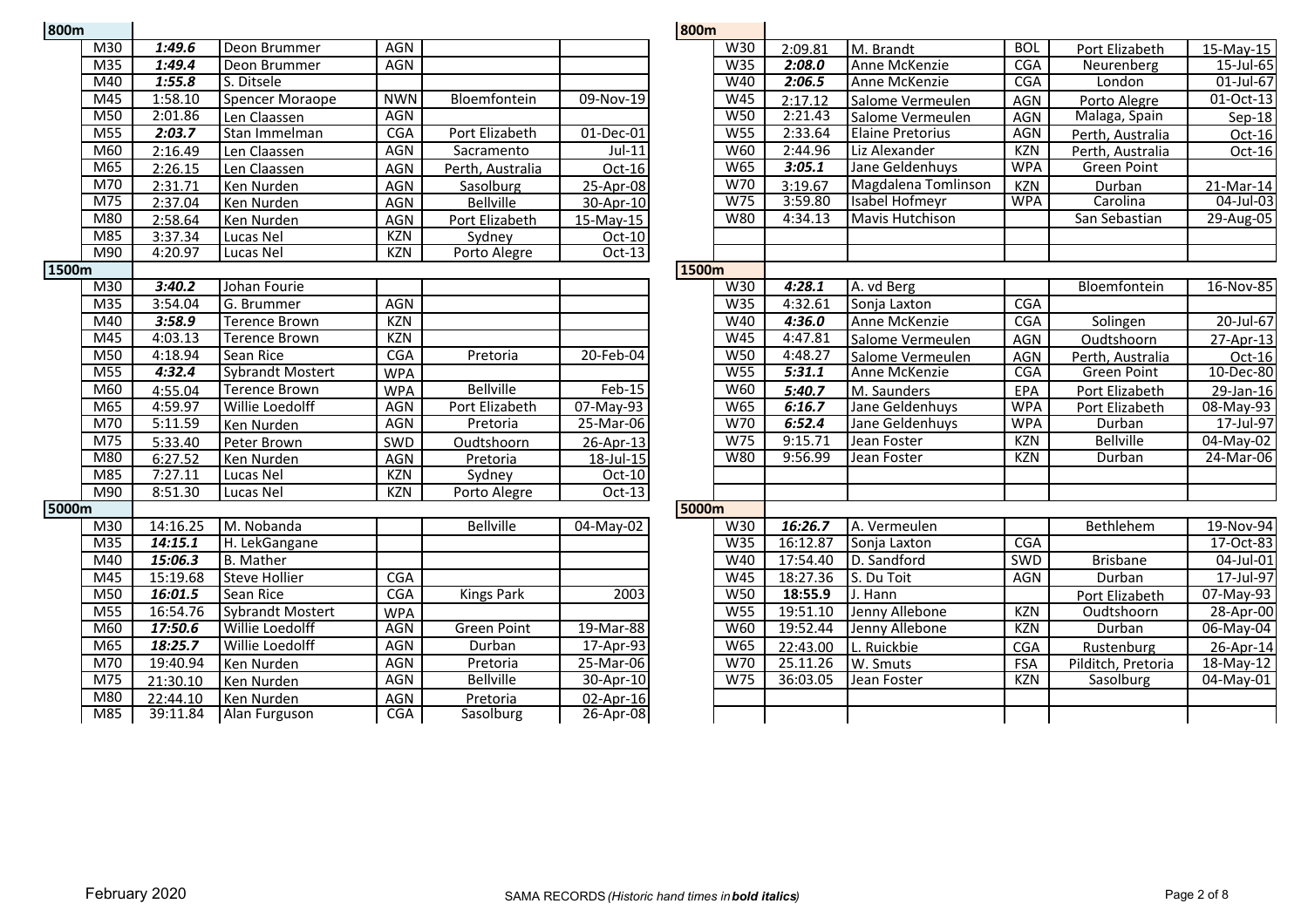| 10 000m  |                 |          |                       |            |                    |                  | 10 000m     |                  |          |                          |            |
|----------|-----------------|----------|-----------------------|------------|--------------------|------------------|-------------|------------------|----------|--------------------------|------------|
|          | M30             | 28:57.28 | M. Nobanda            |            | Pretoria           | 10-May-03        |             | W30              | 37:40.0  | C. vd Westhuizen         | <b>AVT</b> |
|          | M35             | 29:34.00 | M. Modise             |            | Porto Alegre       | $Oct-13$         |             | W35              | 35:07.0  | G. De Oliviera           | KZN        |
|          | M40             | 30:49.7  | G. Moseuw             | <b>CNW</b> |                    |                  |             | W40              | 38:00.3  | C.A. Louw                | <b>EPA</b> |
|          | M45             | 32:24.89 | <b>Ewaldt Bonzet</b>  | <b>WPA</b> |                    |                  |             | W <sub>45</sub>  | 36:39.79 | Sonja Laxton             | CGA        |
|          | M50             | 33:22.2  | Sean Rice             | <b>CGA</b> | <b>Kings Park</b>  | $\frac{1}{2003}$ |             | <b>W50</b>       | 39:34.50 | S. Du Toit               | <b>AGN</b> |
|          | M55             | 35:12.9  | Pat O'Brien           | <b>WPA</b> |                    |                  |             | W55              | 41:07.70 | Jenny Allebone           | <b>KZN</b> |
|          | M60             | 38:07.9  | Willie Loedolff       | <b>AGN</b> | <b>Green Point</b> | 19-Mar-88        |             | W60              | 41:34.20 | Jenny Allebone           | <b>KZN</b> |
|          | M65             | 39:07.98 | Willie Loedolff       | <b>AGN</b> | Port Elizabeth     | $07 - May-93$    |             | <b>W65</b>       | 44:50.18 | L. Ruickbie              | CGA        |
|          | M70             | 41:09.22 | Ken Nurden            | <b>AGN</b> | Pretoria           | 23-Apr-05        |             | $\overline{W70}$ | 58:54.79 | <b>Elaine Greenblatt</b> | <b>CGA</b> |
|          | M75             | 45:03:00 | Ken Nurden            | <b>AGN</b> | <b>Bellville</b>   | 01-May-10        |             |                  |          |                          |            |
|          | M80             | 51:03.88 | Ken Nurden            | AGN        | Bloemfontein       | $14-Nov-15$      |             |                  |          |                          |            |
| 110mH    |                 |          |                       |            |                    |                  | 100mH       |                  |          |                          |            |
|          | M30             | 13,7     | Wessel Bosman         | AGN        |                    |                  |             | W30              | 14,6     | Maryna v Niekerk         | CGA        |
|          | M <sub>35</sub> | 13,57    | <b>Shaune Bownes</b>  | <b>CNW</b> |                    |                  |             | W35              | 14,7     | Madelene v Rooyen        | <b>AGN</b> |
|          | M40             | 14,44    | <b>Shaune Bownes</b>  | AGN        | Rustenburg         | 26-Apr-14        | <b>80mH</b> |                  |          |                          |            |
|          | M45             | 14,38    | <b>Shaune Bownes</b>  | <b>AGN</b> | Pretoria           | 02-Apr-16        |             | W40              | 11,89    | Madelene v Rooyen        | <b>AGN</b> |
| $100m$ H |                 |          |                       |            |                    |                  |             | W45              | 12,05    | Charmain Barnard         | <b>AGN</b> |
|          | M50             | 14,75    | C. Truter             | <b>WPA</b> |                    |                  |             | <b>W50</b>       | 12,49    | Charmain Barnard         | <b>AGN</b> |
|          | M <sub>55</sub> | 15,92    | Johan Gouws           | AGN        | Bloemfontein       | 08-Nov-14        |             | W55              | 14,27    | Madelene v Rooyen        | <b>AGN</b> |
|          | M60             | 17,09    | Johan Gouws           | AGN        | Oudtshoorn         | 03-May-19        |             | W60              | 14,75    | Magdalena Tomlinson      | <b>KZN</b> |
|          | M65             | 16,4     | Albertus v Zyl        | <b>KZN</b> |                    |                  |             | <b>W65</b>       | 15,45    | Magdalena Tomlinson      | <b>KZN</b> |
| $80m$ H  |                 |          |                       |            |                    |                  |             | W70              | 18,84    | <b>Isabel Hofmeyr</b>    | <b>WPA</b> |
|          | M70             | 13,2     | Albertus v Zyl        | <b>KZN</b> |                    |                  |             | W75              | 20,04    | Isabel Hofmeyr           | <b>WPA</b> |
|          | M75             | 15,02    | Albertus v Zyl        | <b>KZN</b> |                    |                  |             |                  |          |                          |            |
|          | M80             | 20,54    | Hans Miekautsch       | CGA        | Bloemfontein       | 27-Apr-18        |             |                  |          |                          |            |
| 400mH    |                 |          |                       |            |                    |                  | 400mH       |                  |          |                          |            |
|          | M30             | 53,46    | Pieter Koekemoer      | <b>KZN</b> | Pilditch, Pretoria | 13-May-16        |             | W30              | 58,79    | S. Hutchinson            | KZN        |
|          | M <sub>35</sub> | 52,93    | Pieter Koekemoer      | <b>KZN</b> | Malaga, Spain      | Sep-18           |             | W35              | 62,1     | Madelene v Rooyen        | CGA        |
|          | M40             | 54,08    | Leon Hacker           | <b>CGA</b> |                    |                  |             | W40              | 66,0     | Madelene v Rooyen        | CGA        |
|          | M45             | 57,02    | D. Burger             | <b>WPA</b> |                    |                  |             | W45              | 68,7     | Stefanie v Rooyen        | AGN        |
|          | M50             | 61,29    | J. Swiegers           |            | <b>Green Point</b> | 25-Mar-04        | 300mH       |                  |          |                          |            |
|          | M <sub>55</sub> | 62,88    | J. Swiegers           |            | Bloemfontein       | $11-Nov-06$      |             | <b>W50</b>       | 48,69    | A. du Plessis            |            |
| 300mH    |                 |          |                       |            |                    |                  |             | <b>W55</b>       | 53,41    | Madelene v Rooyen        | <b>AGN</b> |
|          | M60             | 47,37    | Len Claassen          | AGN        | Porto Alegre       | Oct-13           |             | W60              | 54,25    | Magdalena Tomlinson      | <b>KZN</b> |
|          | M65             | 48,0     | Albertus v Zyl        | KZN        |                    |                  |             | <b>W65</b>       | 60,31    | Magdalena Tomlinson      | <b>KZN</b> |
|          | M70             | 50,4     | Albertus v Zyl        | <b>KZN</b> |                    |                  | $200m$ H    |                  |          |                          |            |
|          | M75             | 54,7     | Albertus v Zyl        | <b>KZN</b> |                    |                  |             | W70              | 39,50    | Magdalena Tomlinson      | <b>KZN</b> |
|          |                 |          |                       |            |                    |                  |             | W75              | 40,60    | Magdalena Tomlinson      | <b>KZN</b> |
|          | 3000m/2000m SC  |          |                       |            |                    |                  | 2000m SC    |                  |          |                          |            |
|          | M30             | 9:17.2   | P. Bezuidenhout       |            |                    |                  |             | W30              | 7:10.00  | R. Thomas                | <b>AGN</b> |
|          | M <sub>35</sub> | 9:31.3   | M. Wells              |            |                    |                  |             | W35              | 7:31.49  | A. James                 | CGA        |
|          | M40             | 9:23.8   | <b>Willie Olivier</b> |            |                    |                  |             | W40              | 7:56.84  | M. Esterhuyse            | <b>WPA</b> |
|          |                 |          |                       |            |                    |                  |             |                  |          |                          |            |

| וווטשט שב |                |                 |                                  |                   |                    |                         | TO OODIII       |                   |                    |                         |                          |                              |                          |
|-----------|----------------|-----------------|----------------------------------|-------------------|--------------------|-------------------------|-----------------|-------------------|--------------------|-------------------------|--------------------------|------------------------------|--------------------------|
|           | M30            | 28:57.28        | M. Nobanda                       |                   | Pretoria           | 10-May-03               |                 | W30               | 37:40.0            | C. vd Westhuizen        | <b>AVT</b>               | Secunda                      | 22-Jan-94                |
|           | M35            | 29:34.00        | M. Modise                        |                   | Porto Alegre       | $Oct-13$                |                 | W35               | 35:07.0            | G. De Oliviera          | <b>KZN</b>               | Durban                       | 17-Jul-97                |
|           | M40            | 30:49.7         | G. Moseuw                        | <b>CNW</b>        |                    |                         |                 | W40               | 38:00.3            | C.A. Louw               | EPA                      | Port Elizabeth               | 03-Dec-94                |
|           | M45            | 32:24.89        | <b>Ewaldt Bonzet</b>             | <b>WPA</b>        |                    |                         |                 | W45               | 36:39.79           | Sonja Laxton            | <b>CGA</b>               |                              |                          |
|           | M50            | 33:22.2         | Sean Rice                        | <b>CGA</b>        | <b>Kings Park</b>  | 2003                    |                 | W50               | 39:34.50           | S. Du Toit              | <b>AGN</b>               | Gateshead                    | 01-Aug-99                |
|           | M55            | 35:12.9         | Pat O'Brien                      | <b>WPA</b>        |                    |                         |                 | W55               | 41:07.70           | Jenny Allebone          | <b>KZN</b>               | Oudtshoorn                   | 28-Apr-00                |
|           | M60            | 38:07.9         | Willie Loedolff                  | <b>AGN</b>        | <b>Green Point</b> | 19-Mar-88               |                 | W60               | 41:34.20           | Jenny Allebone          | <b>KZN</b>               | Durban                       | 08-May-04                |
|           | M65            | 39:07.98        | <b>Willie Loedolff</b>           | <b>AGN</b>        | Port Elizabeth     | 07-May-93               |                 | W65               | 44:50.18           | L. Ruickbie             | CGA                      | Rustenburg                   | 26-Apr-14                |
|           | M70            | 41:09.22        | Ken Nurden                       | <b>AGN</b>        | Pretoria           | 23-Apr-05               |                 | W70               | 58:54.79           | Elaine Greenblatt       | <b>CGA</b>               | Oudtshoorn                   | 03-May-19                |
|           | M75            | 45:03:00        | Ken Nurden                       | <b>AGN</b>        | <b>Bellville</b>   | $01-May-10$             |                 |                   |                    |                         |                          |                              |                          |
|           | M80            | 51:03.88        | Ken Nurden                       | <b>AGN</b>        | Bloemfontein       | 14-Nov-15               |                 |                   |                    |                         |                          |                              |                          |
| $110m$ H  |                |                 |                                  |                   |                    |                         | 100mH           |                   |                    |                         |                          |                              |                          |
|           | M30            | 13,7            | <b>Wessel Bosman</b>             | <b>AGN</b>        |                    |                         |                 | W30               | 14,6               | Maryna v Niekerk        | <b>CGA</b>               | Pretoria                     | 23-Feb-85                |
|           | M35            | 13,57           | <b>Shaune Bownes</b>             | <b>CNW</b>        |                    |                         |                 | W35               | 14,7               | Madelene v Rooyen       | AGN                      |                              |                          |
|           | M40            | 14,44           | <b>Shaune Bownes</b>             | AGN               | Rustenburg         | 26-Apr-14               | <b>80mH</b>     |                   |                    |                         |                          |                              |                          |
|           | M45            | 14,38           | <b>Shaune Bownes</b>             | AGN               | Pretoria           | 02-Apr-16               |                 | W40               | 11,89              | Madelene v Rooyen       | <b>AGN</b>               | Pilditch, Pretoria           | 09-May-03                |
| 100mH     |                |                 |                                  |                   |                    |                         |                 | W45               | 12,05              | Charmain Barnard        | AGN                      | Pilditch, Pretoria           | 01-Apr-17                |
|           | M50            | 14,75           | C. Truter                        | <b>WPA</b>        |                    |                         |                 | W50               | 12,49              | Charmain Barnard        | AGN                      | Pilditch, Pretoria           | 30-Mar-19                |
|           | M55            | 15,92           | Johan Gouws                      | AGN               | Bloemfontein       | 08-Nov-14               |                 | W55               | 14,27              | Madelene v Rooyen       | AGN                      | Bloemfontein                 | 09-Nov-18                |
|           | M60            | 17,09           | Johan Gouws                      | AGN               | Oudtshoorn         | 03-May-19               |                 | W60               | 14,75              | Magdalena Tomlinson     | <b>KZN</b>               | Carolina                     | 11-Jul-03                |
|           | M65            | 16,4            | Albertus v Zyl                   | KZN               |                    |                         |                 | <b>W65</b>        | 15,45              | Magdalena Tomlinson     | <b>KZN</b>               | Pretoria                     | 02-May-09                |
| 80m H     |                |                 |                                  |                   |                    |                         |                 | W70               | 18,84              | Isabel Hofmeyr          | <b>WPA</b>               | <b>Brisbane</b>              | 04-Jul-01                |
|           | M70            | 13,2            | Albertus v Zyl                   | <b>KZN</b>        |                    |                         |                 | W75               | 20,04              | Isabel Hofmeyr          | <b>WPA</b>               | Carolina                     | 11-Jul-03                |
|           | M75            | 15,02           | Albertus v Zyl                   | KZN               |                    |                         |                 |                   |                    |                         |                          |                              |                          |
|           | M80            | 20,54           | Hans Miekautsch                  | CGA               | Bloemfontein       | 27-Apr-18               |                 |                   |                    |                         |                          |                              |                          |
| 400m H    |                |                 |                                  |                   |                    |                         | 400m H          |                   |                    |                         |                          |                              |                          |
|           | M30            | 53,46           | Pieter Koekemoer                 | <b>KZN</b>        | Pilditch, Pretoria | 13-May-16               |                 | W30               | 58,79              | S. Hutchinson           | <b>KZN</b>               | Port Elizabeth               | 11-Feb-06                |
|           | M35            | 52,93           | Pieter Koekemoer                 | KZN               | Malaga, Spain      | $Sep-18$                |                 | W35               | 62,1               | Madelene v Rooyen       | <b>CGA</b>               | Potchefstroom                | 06-Oct-99                |
|           | M40            | 54,08           | Leon Hacker                      | <b>CGA</b>        |                    |                         |                 | W40               | 66,0               | Madelene v Rooyen       | <b>CGA</b>               |                              |                          |
|           | M45            | 57,02           | D. Burger                        | <b>WPA</b>        |                    |                         |                 | W45               | 68,7               | Stefanie v Rooyen       | AGN                      |                              |                          |
|           | M50            | 61,29           | J. Swiegers                      |                   | Green Point        | 25-Mar-04               | 300m H          |                   |                    |                         |                          |                              |                          |
|           | M55            | 62,88           | J. Swiegers                      |                   | Bloemfontein       | 11-Nov-06               |                 | W50               | 48,69              | A. du Plessis           |                          | Bloemfontein                 | 27-Apr-07                |
| 300m H    |                |                 |                                  |                   |                    |                         |                 | W55               | 53,41              | Madelene v Rooyen       | AGN                      | Bloemfontein                 | 27-Apr-18                |
|           | M60<br>M65     | 47,37<br>48,0   | Len Claassen                     | <b>AGN</b><br>KZN | Porto Alegre       | $Oct-13$                |                 | W60<br><b>W65</b> | 54,25              | Magdalena Tomlinson     | <b>KZN</b>               | Carolina                     | 05-Jul-03                |
|           | M70            | 50,4            | Albertus v Zyl<br>Albertus v Zyl | <b>KZN</b>        |                    |                         | <b>200mH</b>    |                   | 60,31              | Magdalena Tomlinson     | <b>KZN</b>               | <b>Bloemfontein</b>          | 19-Sep-09                |
|           | M75            | 54,7            | Albertus v Zyl                   | KZN               |                    |                         |                 | W70               |                    | Magdalena Tomlinson     |                          |                              |                          |
|           |                |                 |                                  |                   |                    |                         |                 | W75               | 39,50<br>40,60     | Magdalena Tomlinson     | <b>KZN</b><br><b>KZN</b> | Porto Alegre<br>Bloemfontein | $Oct-13$<br>$27$ -Apr-18 |
|           | 3000m/2000m SC |                 |                                  |                   |                    |                         | <b>2000m SC</b> |                   |                    |                         |                          |                              |                          |
|           | M30            | 9:17.2          | P. Bezuidenhout                  |                   |                    |                         |                 | W30               | 7:10.00            | R. Thomas               | AGN                      | Durban                       | 08-May-04                |
|           | M35            | 9:31.3 M. Wells |                                  |                   |                    |                         |                 | W35               | $7:31.49$ A. James |                         | CGA                      | Durban                       | 17-Jul-97                |
|           | M40            | 9:23.8          | <b>Willie Olivier</b>            |                   |                    |                         |                 | W40               | 7:56.84            | M. Esterhuyse           | <b>WPA</b>               | <b>Bellville</b>             | 24-Feb-07                |
|           | M45            | 09:49.70        | Tobias Philander                 | <b>WPA</b>        | <b>Bellville</b>   | 20-Feb-10               |                 | W45               | 7:58.23            | M. Esterhuyse           | <b>WPA</b>               | Sasolburg                    | 26-Apr-08                |
|           | M50            | 10:29.10        | Sean Rice                        | <b>CGA</b>        | San Sebastian      | $\overline{03}$ -Sep-05 |                 | <b>W50</b>        | 8:08.92            | <b>Mariette Strauss</b> | <b>WPA</b>               | <b>Bellville</b>             | 13-Mar-14                |
|           | M55            | 11:17.90        | <b>Tobias Philander</b>          | <b>WPA</b>        | Oudtshoorn         | 03-May-19               |                 | W55               | 8:27.01            | <b>Mariette Strauss</b> | <b>WPA</b>               | Parow                        | 24-Mar-18                |
|           | M60            | 7:19.64         | <b>Terence Brown</b>             | <b>WPA</b>        | <b>Bellville</b>   | Feb-15                  |                 | W60               | 9:12.60            | Lynette Fischer         | AGN                      | Oudtshoorn                   | 03-May-19                |
|           | M65            | 8:31.72         | Willie Loedolff                  | AGN               | Port Elizabeth     | 07-May-93               |                 | W65               | 11:52.25           | Alet Ten Tusscher       | <b>CGA</b>               | Gateshead                    | 08-Aug-99                |
|           | M70            | 8:46.93         | Willie Loedolff                  | AGN               | Pretoria           | 14-Mar-98               |                 |                   |                    |                         |                          |                              |                          |
|           | M75            | 9:38.31         | Lucas Nel                        | KZN               |                    |                         |                 |                   |                    |                         |                          |                              |                          |
|           |                |                 |                                  |                   |                    |                         |                 |                   |                    |                         |                          |                              |                          |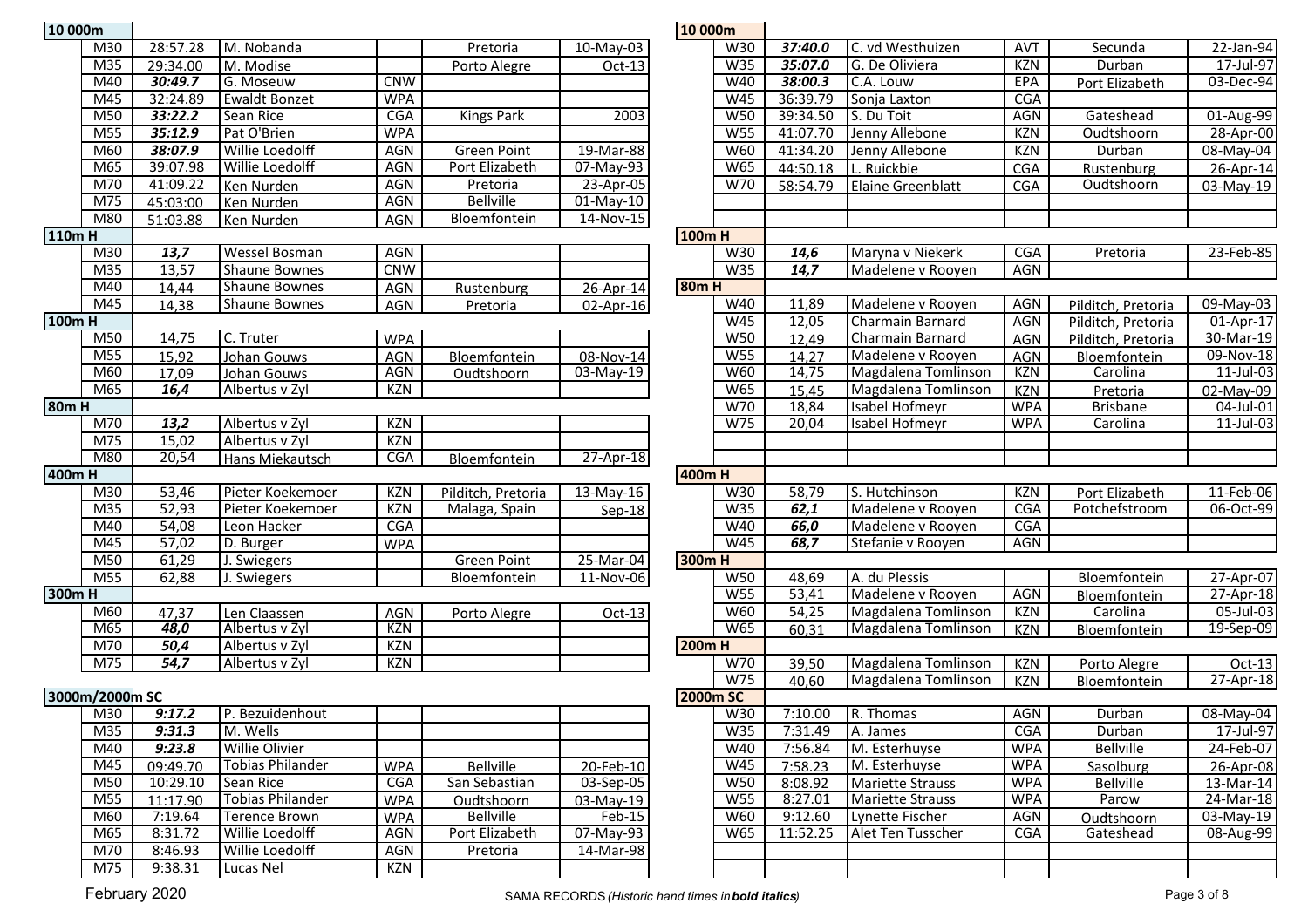| <b>High Jump</b>  |                  |                   |                      |            |                    |                         | <b>High Jump</b>  |            |      |                    |            |                  |
|-------------------|------------------|-------------------|----------------------|------------|--------------------|-------------------------|-------------------|------------|------|--------------------|------------|------------------|
|                   | M30              | 2,07              | <b>Christo Vrey</b>  | <b>CGA</b> |                    |                         |                   | W30        | 1,75 | Dinah Heymans      | <b>FSA</b> | Bloemfont        |
|                   | M <sub>35</sub>  | 2,01              | J. Greyvenstein      |            |                    |                         |                   | W35        | 1,82 | Dinah Heymans      | <b>FSA</b> | Nairobi, Ke      |
|                   | M40              | 2,00              | Phillip vd Walt      | AGN        | Pilditch, Pretoria | 01-Apr-17               |                   | W40        | 1,70 | Dinah Heymans      | <b>FSA</b> | Pretoria         |
|                   | M45              | 1,93              | Johann Gutsche       | <b>CNW</b> | Pretoria           | 23-Feb-13               |                   | W45        | 1,64 | Dinah Heymans      | <b>FSA</b> | Pilditch, Pre    |
|                   | M50              | 1,82              | Johann Gutsche       | <b>CNW</b> | Oudtshoorn         | 03-May-19               |                   | <b>W50</b> | 1,53 | Dinah Heymans      | <b>FSA</b> | Pilditch, Pre    |
|                   | M55              | 1,70              | Neal Bredeveldt      | <b>BOL</b> | Stellenbosch       | 12-Mar-16               |                   | W55        | 1,27 | Aletta Kruger      | <b>FSA</b> | Durban           |
|                   | M60              | 1,55              | Piet Kruger          | CGA        | Potchefstroom      | 28-Oct-05               |                   | W60        | 1,21 | K. vd Merwe        | <b>FSA</b> | Sasolburg        |
|                   | M65              | 1,50              | Leo Benning          | <b>WPA</b> | <b>Bellville</b>   | Jan-00                  |                   |            |      | Stephanie Claassen | <b>AGN</b> | Sacramen         |
|                   | M70              | 1,44              | Leo Benning          | <b>WPA</b> | Carolina           | $04$ -Jul-03            |                   | W65        | 1,19 | Aletta Kruger      | <b>FSA</b> |                  |
|                   | M75              | 1,37              | Hans Miekautsch      | <b>CGA</b> | Rustenburg         | 26-Apr-14               |                   |            |      | Margaret Jonkers   | <b>WPA</b> | Parow            |
|                   | M80              | 1.22              | Hans Miekautsch      | <b>CGA</b> | Pilditch, Pretoria | 30-Mar-19               |                   | W70        | 1,08 | Aletta Kruger      | FSA        | Pretoria         |
|                   |                  |                   |                      |            |                    |                         |                   | W75        | 1,07 | Isabel Hofmeyr     | <b>WPA</b> | Parow            |
| <b>Pole Vault</b> |                  |                   |                      |            |                    |                         | <b>Pole Vault</b> |            |      |                    |            |                  |
|                   | M30              | 4,45              | C. Preston           |            |                    |                         |                   | W30        | 3,40 | Eva Thornton       | EPA        | <b>Bellville</b> |
|                   | M <sub>35</sub>  | 4,30              | <b>Pieter Brits</b>  | <b>AGN</b> | Rustenburg         | 26-Apr-14               |                   | W35        | 3,45 | Eva Thornton       | EPA        | Port Elizab      |
|                   | M40              | 4,20              | Louis Nienaber       |            | Pretoria           | 22-Feb-03               |                   | W40        | 3,30 | Ida-Marie Strydom  | <b>AGN</b> | Germisto         |
|                   | M45              | 3,85              | S.A. Herbst          | <b>WPA</b> |                    |                         |                   | W45        | 2,80 | Dorita du Toit     | <b>CNW</b> | Pilditch, Pre    |
|                   | M50              | 3,90              | <b>Grant Murdoch</b> | <b>WPA</b> | Durban             | $Jul-97$                |                   | <b>W50</b> | 2,73 | Petra Pietersen    | <b>AGN</b> |                  |
|                   | M55              | 3,15              | Thomas Endrody       | <b>CGA</b> | Tuks, Pretoria     | 28-Feb-15               |                   | <b>W55</b> | 2,20 | Petra Pietersen    | <b>AGN</b> |                  |
|                   | M60              | 3,03              | C. Colyn             |            |                    |                         |                   | W60        | 2,21 | Petra Pietersen    | <b>AGN</b> | Pretoria         |
|                   | M65              | 2,80              | A.S. Du Plessis      |            |                    |                         |                   | W65        | 1,78 | Petra Pietersen    | <b>AGN</b> | <b>Bellville</b> |
|                   | M70              | 2,70              | J-M De Senneville    | CGA        | Germiston          | 13-Apr-19               |                   |            |      |                    |            |                  |
|                   | M75              | 2,09              | Albertus v Zyl       | <b>KZN</b> |                    |                         |                   |            |      |                    |            |                  |
|                   | M80              | 1,79              | Hans Miekautsch      | <b>CGA</b> | Bloemfontein       | $\overline{04}$ -Aug-18 |                   |            |      |                    |            |                  |
| Long Jump         |                  |                   |                      |            |                    |                         | <b>Long Jump</b>  |            |      |                    |            |                  |
|                   | M30              | 7,64              | <b>Angus Pohl</b>    | <b>AGN</b> |                    |                         |                   | W30        | 6,59 | <b>Karin Mey</b>   | <b>AGN</b> | Bloemfont        |
|                   | M35              | 7,22              | Vic Häger            | <b>KZN</b> |                    |                         |                   | W35        | 6,58 | Maryna v Niekerk   | <b>CGA</b> |                  |
|                   | M40              | 7,14              | Vic Häger            | <b>KZN</b> |                    |                         |                   | W40        | 5,73 | Charmain Barnard   | <b>AGN</b> | Pretoria         |
|                   | M45              | 6,34              | Vic Häger            | KZN        |                    |                         |                   | W45        | 5,47 | Charmain Barnard   | <b>AGN</b> | Pretoria         |
|                   | $M\overline{50}$ | 6,18              | J. van Rooyen        |            |                    |                         |                   | W50        | 4,56 | Petra Pietersen    | <b>AGN</b> |                  |
|                   | M55              | 5,70              | S. Hough             |            |                    |                         |                   | W55        | 4,37 | A. Steenkamp       | SWD        | Oudtshoc         |
|                   |                  |                   | A. Redelinhhuys      |            |                    |                         |                   | W60        | 4,22 | <b>Toy Ungerer</b> | SWD        | <b>Bellville</b> |
|                   | M60              | $\overline{5,33}$ | Ron Cross            | <b>WPA</b> |                    |                         |                   | <b>W65</b> | 4,14 | <b>Toy Ungerer</b> | SWD        | Oudtshoc         |
|                   | M65              | 4,97              | Albertus v Zyl       | <b>KZN</b> |                    |                         |                   | W70        | 3,40 | Sheila Campbell    | <b>BOR</b> |                  |
|                   | M70              | 4,66              | Albertus v Zyl       | KZN        |                    |                         |                   | W75        | 2,52 | Isabel Hofmeyr     | <b>WPA</b> | Germisto         |
|                   | M75              | 4,34              | Hans Miekautsch      | AGN        | Oudtshoorn         | 26-Apr-13               |                   | <b>W80</b> | 2,11 | E. Paveley         | CGA        |                  |
|                   | M80              | 3,49              | Ron Cross            | <b>WPA</b> | Lyon               | Aug-15                  |                   |            |      |                    |            |                  |
|                   | M85              | 2,43              | Ron Strydom          | <b>WPA</b> | Bloemfontein       | 27-Apr-18               |                   |            |      |                    |            |                  |

| mp                        |      |                       |            |                    |                         | <b>High Jump</b>  |      |                         |            |                    |              |
|---------------------------|------|-----------------------|------------|--------------------|-------------------------|-------------------|------|-------------------------|------------|--------------------|--------------|
| M30                       | 2,07 | Christo Vrey          | <b>CGA</b> |                    |                         | W30               | 1,75 | Dinah Heymans           | <b>FSA</b> | Bloemfontein       | 02-Feb-01    |
| $\overline{M35}$          | 2,01 | J. Greyvenstein       |            |                    |                         | W35               | 1,82 | Dinah Heymans           | <b>FSA</b> | Nairobi, Kenya     | 26-Apr-02    |
| M40                       | 2,00 | Phillip vd Walt       | AGN        | Pilditch, Pretoria | 01-Apr-17               | W40               | 1,70 | Dinah Heymans           | <b>FSA</b> | Pretoria           | 02-Feb-07    |
| $\overline{\mathsf{M}45}$ | 1,93 | Johann Gutsche        | <b>CNW</b> | Pretoria           | 23-Feb-13               | W45               | 1,64 | Dinah Heymans           | <b>FSA</b> | Pilditch, Pretoria | 19-May-12    |
| M50                       | 1,82 | Johann Gutsche        | <b>CNW</b> | Oudtshoorn         | 03-May-19               | W50               | 1,53 | Dinah Heymans           | <b>FSA</b> | Pilditch, Pretoria | 01-Apr-17    |
| M55                       | 1,70 | Neal Bredeveldt       | <b>BOL</b> | Stellenbosch       | 12-Mar-16               | W <sub>55</sub>   | 1,27 | Aletta Kruger           | <b>FSA</b> | Durban             |              |
| M60                       | 1,55 | Piet Kruger           | CGA        | Potchefstroom      | $\overline{28}$ -Oct-05 | W60               | 1,21 | K. vd Merwe             | <b>FSA</b> | Sasolburg          | 18-Jan-03    |
| M65                       | 1,50 | Leo Benning           | <b>WPA</b> | <b>Bellville</b>   | Jan-00                  |                   |      | Stephanie Claassen      | <b>AGN</b> | Sacramento         | $Jul-11$     |
| M70                       | 1,44 | Leo Benning           | <b>WPA</b> | Carolina           | 04-Jul-03               | W65               | 1,19 | Aletta Kruger           | FSA        |                    |              |
| M75                       | 1,37 | Hans Miekautsch       | CGA        | Rustenburg         | 26-Apr-14               |                   |      | Margaret Jonkers        | <b>WPA</b> | Parow              | 19-Mar-16    |
| M80                       | 1.22 | Hans Miekautsch       | CGA        | Pilditch, Pretoria | 30-Mar-19               | W70               | 1,08 | Aletta Kruger           | FSA        | Pretoria           | 10-May-03    |
|                           |      |                       |            |                    |                         | W75               | 1,07 | Isabel Hofmeyr          | <b>WPA</b> | Parow              | 19-Mar-05    |
| $u$ lt                    |      |                       |            |                    |                         | <b>Pole Vault</b> |      |                         |            |                    |              |
| M30                       | 4,45 | C. Preston            |            |                    |                         | W30               | 3,40 | Eva Thornton            | EPA        | <b>Bellville</b>   | 01-Feb-03    |
| $\overline{M35}$          | 4,30 | <b>Pieter Brits</b>   | <b>AGN</b> | Rustenburg         | 26-Apr-14               | W35               | 3,45 | Eva Thornton            | EPA        | Port Elizabeth     | 29-Apr-06    |
| M40                       | 4,20 | Louis Nienaber        |            | Pretoria           | 22-Feb-03               | W40               | 3,30 | Ida-Marie Strydom       | <b>AGN</b> | Germiston          | 13-Apr-19    |
| M45                       | 3,85 | S.A. Herbst           | <b>WPA</b> |                    |                         | W45               | 2,80 | Dorita du Toit          | <b>CNW</b> | Pilditch, Pretoria | 01-Apr-17    |
| $\overline{\mathsf{M}50}$ | 3,90 | <b>Grant Murdoch</b>  | <b>WPA</b> | Durban             | <b>Jul-97</b>           | W50               | 2,73 | Petra Pietersen         | AGN        |                    |              |
| M55                       | 3,15 | <b>Thomas Endrody</b> | <b>CGA</b> | Tuks, Pretoria     | 28-Feb-15               | <b>W55</b>        | 2,20 | Petra Pietersen         | <b>AGN</b> |                    |              |
| M60                       | 3,03 | C. Colyn              |            |                    |                         | <b>W60</b>        | 2,21 | Petra Pietersen         | <b>AGN</b> | Pretoria           | 23-Apr-05    |
| M65                       | 2,80 | A.S. Du Plessis       |            |                    |                         | <b>W65</b>        | 1,78 | Petra Pietersen         | AGN        | <b>Bellville</b>   | 20-Feb-10    |
| $\overline{M70}$          | 2,70 | J-M De Senneville     | CGA        | Germiston          | 13-Apr-19               |                   |      |                         |            |                    |              |
| M75                       | 2,09 | Albertus v Zyl        | <b>KZN</b> |                    |                         |                   |      |                         |            |                    |              |
| M80                       | 1,79 | Hans Miekautsch       | CGA        | Bloemfontein       | 04-Aug-18               |                   |      |                         |            |                    |              |
| <b>Imp</b>                |      |                       |            |                    |                         | Long Jump         |      |                         |            |                    |              |
| M30                       | 7,64 | <b>Angus Pohl</b>     | <b>AGN</b> |                    |                         | W30               | 6,59 | <b>Karin Mey</b>        | <b>AGN</b> | Bloemfontein       | 27-Apr-18    |
| $\overline{M35}$          | 7,22 | Vic Häger             | <b>KZN</b> |                    |                         | W35               | 6,58 | Maryna v Niekerk        | <b>CGA</b> |                    |              |
| M40                       | 7,14 | Vic Häger             | <b>KZN</b> |                    |                         | W40               | 5,73 | <b>Charmain Barnard</b> | <b>AGN</b> | Pretoria           | 31-Mar-12    |
| M45                       | 6,34 | Vic Häger             | <b>KZN</b> |                    |                         | W45               | 5,47 | Charmain Barnard        | <b>AGN</b> | Pretoria           | 04-Apr-15    |
| M50                       | 6,18 | J. van Rooyen         |            |                    |                         | W50               | 4,56 | Petra Pietersen         | <b>AGN</b> |                    |              |
| M55                       | 5,70 | S. Hough              |            |                    |                         | W <sub>55</sub>   | 4,37 | A. Steenkamp            | SWD        | Oudtshoorn         | 16-Oct-10    |
|                           |      | A. Redelinhhuys       |            |                    |                         | <b>W60</b>        | 4,22 | <b>Toy Ungerer</b>      | SWD        | <b>Bellville</b>   | $01$ -May-10 |
| M60                       | 5,33 | Ron Cross             | <b>WPA</b> |                    |                         | W65               | 4,14 | <b>Toy Ungerer</b>      | SWD        | Oudtshoorn         | 27-Apr-13    |
| M65                       | 4,97 | Albertus v Zyl        | <b>KZN</b> |                    |                         | W70               | 3,40 | Sheila Campbell         | <b>BOR</b> |                    |              |
| M70                       | 4,66 | Albertus v Zyl        | <b>KZN</b> |                    |                         | W75               | 2,52 | Isabel Hofmeyr          | <b>WPA</b> | Germiston          | 07-May-05    |
| M75                       | 4,34 | Hans Miekautsch       | AGN        | Oudtshoorn         | 26-Apr-13               | W80               | 2,11 | E. Paveley              | <b>CGA</b> |                    |              |
| M80                       | 3,49 | Ron Cross             | <b>WPA</b> | Lyon               | Aug-15                  |                   |      |                         |            |                    |              |
| $\overline{M85}$          | 2,43 | Ron Strydom           | <b>WPA</b> | Bloemfontein       | 27-Apr-18               |                   |      |                         |            |                    |              |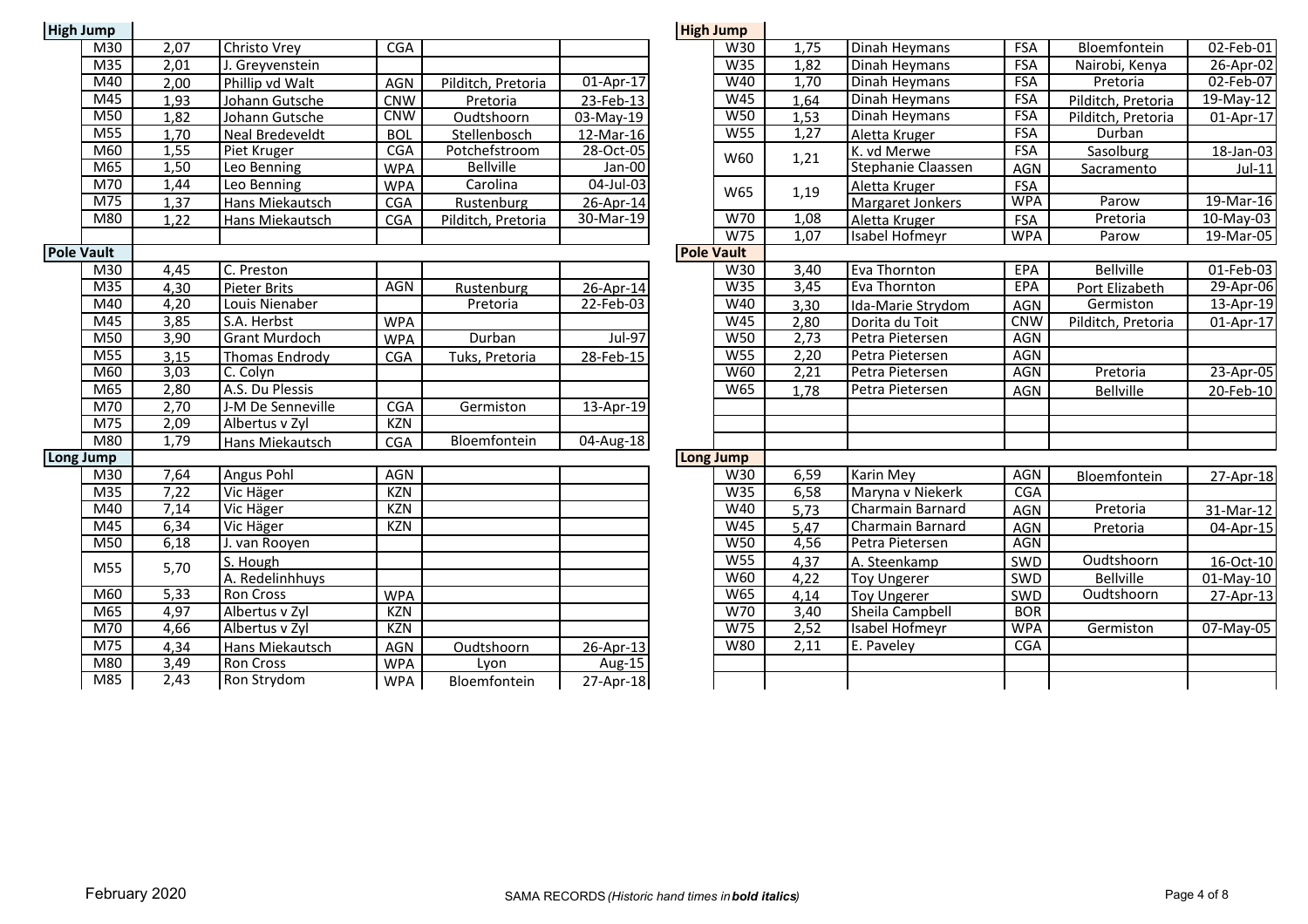| <b>Triple Jump</b>  |       |                          |            |                    |             |                 | <b>Triple Jump</b>  |       |                        |            |
|---------------------|-------|--------------------------|------------|--------------------|-------------|-----------------|---------------------|-------|------------------------|------------|
| M30                 | 13,94 | A. Labuschagne           |            |                    |             |                 | W30                 | 11,58 | Corne Gomes            | <b>WPA</b> |
| M35                 | 13,64 | Vic Häger                | <b>KZN</b> |                    |             |                 | W35                 | 12,15 | Maryna v Niekerk       | CGA        |
| M40                 | 14,40 | G. Swakala               |            |                    |             |                 | W40                 | 12,18 | Jenny Kingwill         | <b>BOR</b> |
| M45                 | 12,73 | W. Olivier               | <b>AVT</b> | Pilditch, Pretoria | 13-May-16   |                 | W <sub>45</sub>     | 11,28 | Charmain Barnard       | <b>AGN</b> |
| M50                 | 12,80 | Vincent McBride          | <b>WPA</b> | Porto Alegre       | $Oct-13$    |                 | <b>W50</b>          | 9,09  | <b>Helene Willemse</b> | SWD        |
| M55                 | 11,65 | Vincent McBride          | <b>WPA</b> | Oudtshoorn         | 27-Oct-18   |                 | <b>W55</b>          | 8,56  | A. Steenkamp           | SWD        |
| M60                 | 10,55 | Ron Cross                | <b>WPA</b> |                    |             |                 | W60                 | 7,67  | Christi du Plooy       | CGA        |
| M65                 | 9,72  | <b>Andy Heine</b>        | CGA        |                    |             |                 | W65                 | 7,64  | Christi du Plooy       | CGA        |
| M70                 | 9,51  | Leo Benning              | <b>WPA</b> | Carolina           | 04-Jul-03   |                 | W70                 | 6,85  | Sheila Campbell        | <b>BOR</b> |
| M75                 | 7,83  | Albertus v Zyl           | <b>KZN</b> |                    |             |                 |                     |       |                        |            |
| M80                 | 6,37  | Leo Benning              | <b>BOL</b> | <b>Bellville</b>   | $15-Mar-14$ |                 |                     |       |                        |            |
| <b>Shot Put</b>     |       |                          |            |                    |             | <b>Shot Put</b> |                     |       |                        |            |
| M30                 | 16,28 | C. Scheepers             |            |                    |             |                 | W30                 | 13,86 | Tanya Pubalakan        | <b>AGN</b> |
| M <sub>35</sub>     | 16,56 | J. Booysen Jr.           |            |                    |             |                 | W35                 | 11,67 | E. Naude               | FSA        |
| M40                 | 18,52 | <b>Burger Lambrechts</b> | AGN        | Pilditch, Pretoria | 03-Feb-18   |                 | W40                 | 11,92 | Marie-Louise Uys       | SWD        |
| M45                 | 18,29 | <b>Burger Lambrechts</b> | <b>AGN</b> | Bloemfontein       | 27-Apr-18   |                 | W45                 | 11,80 | Marie-Louise Uys       | <b>SWD</b> |
| M50                 | 17,09 | <b>Burton Haupt</b>      | <b>AGN</b> | Tuks, Pretoria     | 11-Jun-16   |                 | <b>W50</b>          | 13,24 | Charmain Barnard       | AGN        |
| M55                 | 15,84 | <b>Burton Haupt</b>      | <b>AGN</b> | Perth, Australia   | Oct-16      |                 | W55                 | 11,13 | M. van As              |            |
| M60                 | 14,24 | G. Schirmer              | <b>BOL</b> |                    |             |                 | <b>W60</b>          | 11,74 | M. van As              |            |
| M65                 | 12,80 | Andrzej Rzepecki         | <b>CGA</b> | <b>Bellville</b>   | 04-May-02   |                 | <b>W65</b>          | 10,63 | M. van As              |            |
| M70                 | 13,78 | <b>Dereck Sterley</b>    | <b>AGN</b> | Pilditch, Pretoria | 30-Mar-19   |                 | W70                 | 8,51  | Helena Fourie          | <b>AGN</b> |
| M75                 | 12,53 | E. Skea                  | <b>AGN</b> | Germiston          | 14-Apr-12   |                 | W75                 | 8,07  | Penny England          | AVT        |
| M80                 | 12,84 | <b>Borg Stannius</b>     | <b>WPA</b> | <b>Bellville</b>   | 23-Feb-08   |                 | <b>W80</b>          | 6,44  | Aletta Kruger          | <b>FSA</b> |
| M85                 | 10,80 | <b>Borg Stannius</b>     | <b>WPA</b> | Holstebro, Denmark | 05-Jun-13   |                 | W85                 | 6,08  | Aletta Kruger          | <b>FSA</b> |
| M90                 | 8,94  | <b>Borg Stannius</b>     | <b>WPA</b> | <b>Green Point</b> | 13-Apr-19   |                 |                     |       |                        |            |
| M95                 | 3,48  | Philip Rabinowitz        | <b>WPA</b> | Oudtshoorn         | Apr-00      |                 |                     |       |                        |            |
| <b>Discus Throw</b> |       |                          |            |                    |             |                 | <b>Discus Throw</b> |       |                        |            |
| M30                 | 48,50 | P. Goosen                |            |                    |             |                 | W30                 | 53,73 | E. Naude               | AGN        |
| M <sub>35</sub>     | 54,46 | G. Geldenhuys            | FSA        | Oudtshoorn         | 24-Oct-09   |                 | W35                 | 55,01 | E. Naude               | FSA        |
| M40                 | 51,04 | J.J. van Zyl             | <b>EPA</b> |                    |             |                 | W40                 | 43,48 | R. Boshoff             | EPA        |
| M45                 | 49,13 | J.J. van Zyl             | EPA        |                    |             |                 | W45                 | 38,97 | Heleen Knobel          | SWD        |
| M50                 | 52,06 | J.J. van Zyl             | EPA        | Port Elizabeth     | 18-Mar-09   |                 | W50                 | 35,23 | Heleen Knobel          | SWD        |
| M55                 | 53,79 | <b>Burton Haupt</b>      | <b>AGN</b> | Perth, Australia   | Oct-16      |                 | <b>W55</b>          | 31,56 | Louise Zimmerman       | EPA        |
| M60                 | 47,24 | Andrzej Rzepecki         | <b>CGA</b> |                    |             |                 | <b>W60</b>          | 28,78 | J. Rzepecka            | CGA        |
| M65                 | 42,91 | Abraham Coetzee          | <b>WPA</b> |                    |             |                 | W65                 | 24,84 | M. van As              |            |
| M70                 | 41,12 | <b>Dereck Sterley</b>    | <b>AGN</b> | Germiston          | 13-Apr-19   |                 | W70                 | 23,26 | Lena Grobler           | AGN        |
| M75                 | 34,05 | <b>Borg Stannius</b>     | <b>WPA</b> | Parow              | 11-Mar-06   |                 | W75                 | 21,23 | Penny England          | AVT        |
| M80                 | 31,75 | <b>Borg Stannius</b>     | <b>WPA</b> | <b>Bellville</b>   | 13-Mar-10   |                 | <b>W80</b>          | 15,65 | Lena Grobler           | <b>AGN</b> |
| M85                 | 25,47 | <b>Borg Stannius</b>     | <b>WPA</b> | <b>Bellville</b>   | 14-Mar-14   |                 | <b>W85</b>          | 10,65 | Mavis Hutchison        | <b>WPA</b> |
| M90                 | 20,67 | <b>Borg Stannius</b>     | <b>WPA</b> | Parow              | 14-Apr-18   |                 |                     |       |                        |            |

| ump                       |       |                          |            |                    |              | <b>Triple Jump</b> |                     |       |                        |            |                    |              |
|---------------------------|-------|--------------------------|------------|--------------------|--------------|--------------------|---------------------|-------|------------------------|------------|--------------------|--------------|
| $\overline{\text{M30}}$   | 13,94 | A. Labuschagne           |            |                    |              |                    | W30                 | 11,58 | <b>Corne Gomes</b>     | <b>WPA</b> |                    |              |
| $\overline{M35}$          | 13,64 | Vic Häger                | <b>KZN</b> |                    |              |                    | W35                 | 12,15 | Maryna v Niekerk       | CGA        |                    |              |
| M40                       | 14,40 | G. Swakala               |            |                    |              |                    | W40                 | 12,18 | Jenny Kingwill         | <b>BOR</b> |                    |              |
| M45                       | 12,73 | W. Olivier               | AVT        | Pilditch, Pretoria | 13-May-16    |                    | W45                 | 11,28 | Charmain Barnard       | <b>AGN</b> | Pretoria           | 04-Apr-15    |
| M50                       | 12,80 | Vincent McBride          | <b>WPA</b> | Porto Alegre       | Oct-13       |                    | W50                 | 9,09  | <b>Helene Willemse</b> | SWD        | Perth, Australia   | Oct-16       |
| $\overline{\mathsf{M}55}$ | 11,65 | Vincent McBride          | <b>WPA</b> | Oudtshoorn         | 27-Oct-18    |                    | W55                 | 8,56  | A. Steenkamp           | SWD        | Durban             | 29-Apr-11    |
| M60                       | 10,55 | Ron Cross                | <b>WPA</b> |                    |              |                    | W60                 | 7,67  | Christi du Plooy       | <b>CGA</b> |                    |              |
| M65                       | 9,72  | Andy Heine               | CGA        |                    |              |                    | <b>W65</b>          | 7,64  | Christi du Plooy       | CGA        |                    |              |
| $\overline{\text{M70}}$   | 9,51  | Leo Benning              | <b>WPA</b> | Carolina           | 04-Jul-03    |                    | W70                 | 6,85  | Sheila Campbell        | <b>BOR</b> |                    |              |
| $\overline{M75}$          | 7,83  | Albertus v Zyl           | <b>KZN</b> |                    |              |                    |                     |       |                        |            |                    |              |
| M80                       | 6,37  | Leo Benning              | <b>BOL</b> | <b>Bellville</b>   | $15-Mar-14$  |                    |                     |       |                        |            |                    |              |
| ıt.                       |       |                          |            |                    |              | <b>Shot Put</b>    |                     |       |                        |            |                    |              |
| M30                       | 16,28 | C. Scheepers             |            |                    |              |                    | W30                 | 13,86 | Tanya Pubalakan        | <b>AGN</b> | Pilditch, Pretoria | $24$ -Mar-18 |
| M <sub>35</sub>           | 16,56 | J. Booysen Jr.           |            |                    |              |                    | W35                 | 11,67 | E. Naude               | <b>FSA</b> | Rustenburg         | 25-Apr-14    |
| M40                       | 18,52 | <b>Burger Lambrechts</b> | <b>AGN</b> | Pilditch, Pretoria | 03-Feb-18    |                    | W40                 | 11,92 | Marie-Louise Uys       | SWD        |                    |              |
| M45                       | 18,29 | <b>Burger Lambrechts</b> | <b>AGN</b> | Bloemfontein       | 27-Apr-18    |                    | W45                 | 11,80 | Marie-Louise Uys       | SWD        |                    |              |
| M50                       | 17,09 | <b>Burton Haupt</b>      | <b>AGN</b> | Tuks, Pretoria     | $11$ -Jun-16 |                    | W50                 | 13,24 | Charmain Barnard       | <b>AGN</b> | Pilditch, Pretoria | 30-Mar-19    |
| $\overline{\mathsf{M}55}$ | 15,84 | <b>Burton Haupt</b>      | <b>AGN</b> | Perth, Australia   | $Oct-16$     |                    | W55                 | 11,13 | M. van As              |            |                    |              |
| M60                       | 14,24 | G. Schirmer              | <b>BOL</b> |                    |              |                    | <b>W60</b>          | 11,74 | M. van As              |            |                    |              |
| M65                       | 12,80 | Andrzej Rzepecki         | CGA        | <b>Bellville</b>   | 04-May-02    |                    | <b>W65</b>          | 10,63 | M. van As              |            |                    |              |
| $\overline{M70}$          | 13,78 | <b>Dereck Sterley</b>    | <b>AGN</b> | Pilditch, Pretoria | $30-Mar-19$  |                    | W70                 | 8,51  | Helena Fourie          | <b>AGN</b> | Germiston          | 13-Apr-19    |
| M75                       | 12,53 | E. Skea                  | AGN        | Germiston          | 14-Apr-12    |                    | W75                 | 8,07  | Penny England          | <b>AVT</b> | Pretoria           | 13-May-16    |
| M80                       | 12,84 | <b>Borg Stannius</b>     | <b>WPA</b> | <b>Bellville</b>   | 23-Feb-08    |                    | <b>W80</b>          | 6,44  | Aletta Kruger          | <b>FSA</b> | Rustenburg         | 25-Apr-14    |
| $\overline{M85}$          | 10,80 | <b>Borg Stannius</b>     | <b>WPA</b> | Holstebro, Denmark | 05-Jun-13    |                    | <b>W85</b>          | 6,08  | Aletta Kruger          | <b>FSA</b> | Bloemfontein       | 04-Aug-18    |
| M90                       | 8,94  | <b>Borg Stannius</b>     | <b>WPA</b> | <b>Green Point</b> | 13-Apr-19    |                    |                     |       |                        |            |                    |              |
| M95                       | 3,48  | <b>Philip Rabinowitz</b> | <b>WPA</b> | Oudtshoorn         | Apr-00       |                    |                     |       |                        |            |                    |              |
| Throw                     |       |                          |            |                    |              |                    | <b>Discus Throw</b> |       |                        |            |                    |              |
| M30                       | 48,50 | P. Goosen                |            |                    |              |                    | W30                 | 53,73 | E. Naude               | <b>AGN</b> | Oudtshoorn         | 27-Apr-13    |
| M35                       | 54,46 | G. Geldenhuys            | FSA        | Oudtshoorn         | 24-Oct-09    |                    | W35                 | 55,01 | E. Naude               | <b>FSA</b> | Rustenburg         | 25-Apr-14    |
| M40                       | 51,04 | J.J. van Zyl             | EPA        |                    |              |                    | W40                 | 43,48 | R. Boshoff             | EPA        |                    |              |
| $\overline{\mathsf{M45}}$ | 49,13 | J.J. van Zyl             | EPA        |                    |              |                    | W45                 | 38,97 | Heleen Knobel          | SWD        | Porto Alegre       | $Oct-13$     |
| $\overline{\mathsf{M}50}$ | 52,06 | J.J. van Zyl             | EPA        | Port Elizabeth     | 18-Mar-09    |                    | W50                 | 35,23 | Heleen Knobel          | SWD        | Bloemfontein       | 27-Apr-18    |
| $\overline{M55}$          | 53,79 | <b>Burton Haupt</b>      | <b>AGN</b> | Perth, Australia   | Oct-16       |                    | <b>W55</b>          | 31,56 | Louise Zimmerman       | EPA        |                    |              |
| M60                       | 47,24 | Andrzej Rzepecki         | <b>CGA</b> |                    |              |                    | W60                 | 28,78 | J. Rzepecka            | <b>CGA</b> | Germiston          | 12-Mar-05    |
| M65                       | 42,91 | Abraham Coetzee          | <b>WPA</b> |                    |              |                    | <b>W65</b>          | 24,84 | M. van As              |            |                    |              |
| M70                       | 41,12 | <b>Dereck Sterley</b>    | AGN        | Germiston          | 13-Apr-19    |                    | W70                 | 23,26 | Lena Grobler           | <b>AGN</b> |                    |              |
| $\overline{M75}$          | 34,05 | <b>Borg Stannius</b>     | <b>WPA</b> | Parow              | 11-Mar-06    |                    | W75                 | 21,23 | Penny England          | AVT        | Pilditch, Pretoria | $13$ -May-16 |
| M80                       | 31,75 | <b>Borg Stannius</b>     | <b>WPA</b> | <b>Bellville</b>   | 13-Mar-10    |                    | W80                 | 15,65 | Lena Grobler           | <b>AGN</b> | Durban             | 08-May-04    |
| M85                       | 25,47 | <b>Borg Stannius</b>     | <b>WPA</b> | <b>Bellville</b>   | 14-Mar-14    |                    | <b>W85</b>          | 10,65 | Mavis Hutchison        | <b>WPA</b> | Porto Alegre       | $Oct-13$     |
| M90                       | 20,67 | <b>Borg Stannius</b>     | <b>WPA</b> | Parow              | 14-Apr-18    |                    |                     |       |                        |            |                    |              |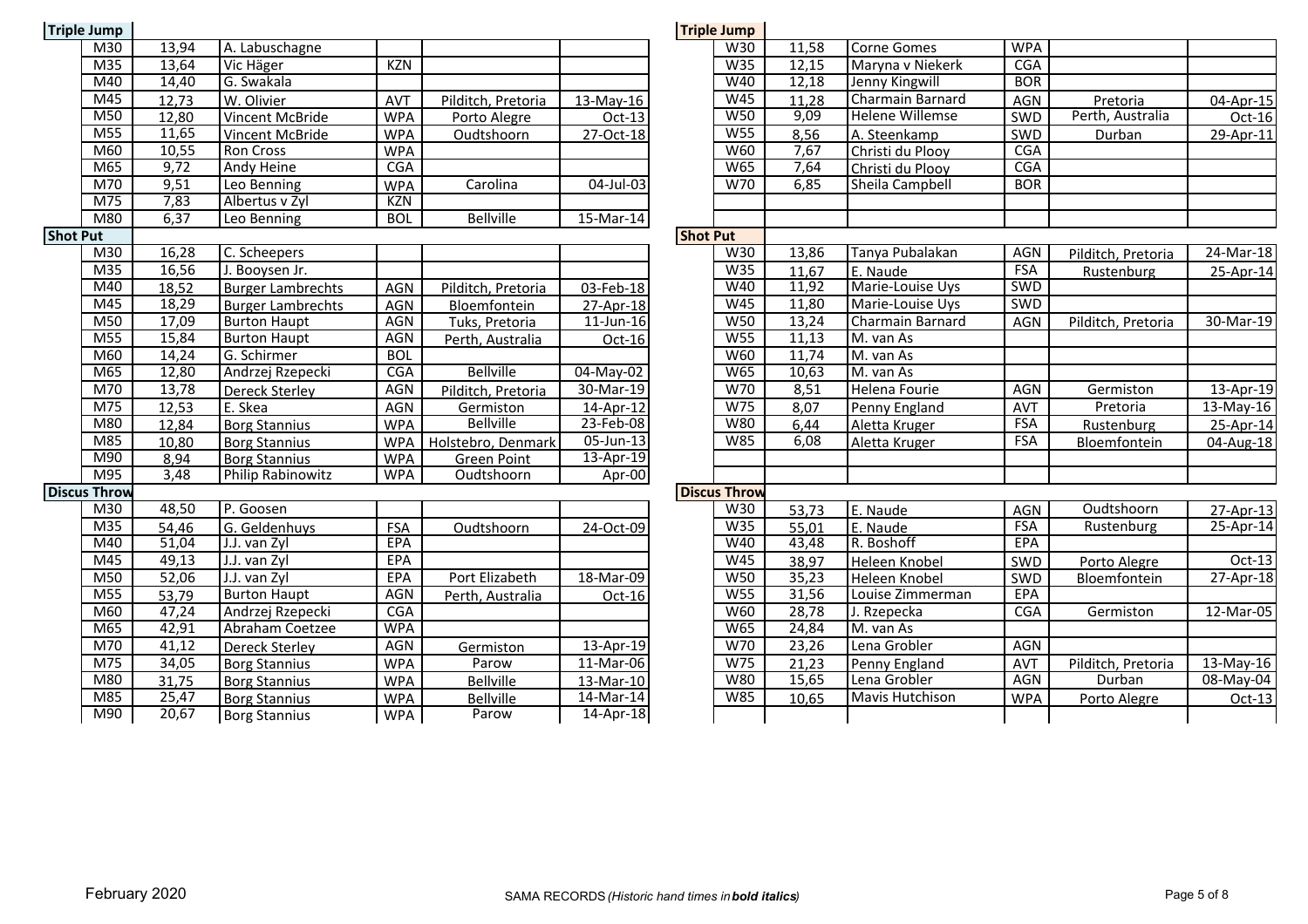| <b>Hammer Throw</b>  |       |                          |            |                    |                 | <b>Hammer Throw</b>  |       |                            |            |                      |
|----------------------|-------|--------------------------|------------|--------------------|-----------------|----------------------|-------|----------------------------|------------|----------------------|
| M30                  | 74,15 | Chris Harmse             | <b>FSA</b> | Sasolburg          | 25-Apr-08       | W30                  | 55,73 | Tanya Pubalakan            | AGN        | Germiston            |
| M35                  | 76,39 | Chris Harmse             | <b>FSA</b> | Pilditch, Pretoria | $18$ -May- $12$ | W35                  | 47,15 | Marilize Coetzee           | <b>WPA</b> | <b>Bellville</b>     |
| M40                  | 73,90 | Chris Harmse             | <b>FSA</b> | Marrakesh          | 13-Aug-15       | W40                  | 41,92 | Marilize Coetzee           | <b>WPA</b> | Green Point          |
| M45                  | 71,70 | Chris Harmse             | <b>FSA</b> | ASA senior champs  | 26-Apr-19       | W45                  | 39,38 | H. Du Plessis              |            |                      |
| M50                  | 59,80 | Charlie Koen             | <b>EPA</b> | Pretoria           | 25-Mar-06       | <b>W50</b>           | 49,23 | Heleen Knobel              | SWD        | Lyon, France         |
| M55                  | 52,97 | Jan Roodt                | KZN        |                    |                 | W55                  | 32,88 | <b>Hester Schoonwinkel</b> | <b>WPA</b> | Sasolburg            |
| M60                  | 53,64 | Jan Roodt                | <b>KZN</b> | Sasolburg          | 25-Apr-08       | <b>W60</b>           | 33,82 | Hester Schoonwinkel        | <b>WPA</b> | <b>Bellville</b>     |
| M65                  | 49,41 | Andrzej Rzepecki         | <b>CGA</b> | Pilditch, Pretoria | 2001            | <b>W65</b>           | 30,10 | A. Olivier                 |            | <b>Port Elizabet</b> |
| M70                  | 49,42 | Andrzej Rzepecki         | AGN        | Pretoria           | 14-Mar-09       | W70                  | 25,76 | Lena Grobler               | <b>AGN</b> |                      |
| M75                  | 46,68 | Andrzej Rzepecki         | <b>AGN</b> | Germiston          | 14-Apr-12       | W75                  | 30,52 | Penny England              | AVT        | Pretoria             |
| M80                  | 44,09 | Andrzej Rzepecki         | <b>KZN</b> | Bloemfontein       | 27-Apr-18       | <b>W80</b>           | 17,04 | Lena Grobler               | <b>AGN</b> | Durban               |
| M85                  | 31,71 | <b>Borg Stannius</b>     | <b>WPA</b> | Porto Alegre       | $Oct-13$        |                      |       |                            |            |                      |
| M90                  | 24,41 | <b>Borg Stannius</b>     | <b>WPA</b> | Parow              | $08 - Dec-18$   |                      |       |                            |            |                      |
| <b>Javelin Throw</b> |       |                          |            |                    |                 | <b>Javelin Throw</b> |       |                            |            |                      |
| M30                  | 67,76 | Frans Human              | <b>FSA</b> | Bloemfontein       | 12-Nov-11       | W30                  | 50,17 | Linda v Vreden             | CGA        | Pilditch, Preto      |
| M35                  | 66,04 | J. van Wyk               |            | Pretoria           | 03-Apr-04       | W35                  | 40,01 | Y. Beytell                 | <b>AGN</b> | Pilditch, Pretc      |
| M40                  | 65,54 | T. Liebenberg            | <b>CNW</b> | Johannesburg       | 1998            | W40                  | 41,20 | Y. Beytell                 | <b>AGN</b> | Pretoria             |
| M45                  | 62,63 | Gawie Louw               | <b>AGN</b> | Germiston          | 07-May-05       | W45                  | 37,80 | J.C. Moolman               | <b>WPA</b> | <b>Bellville</b>     |
| M50                  | 67,87 | <b>Wilhelm Pauer</b>     | CGA        | Malaga, Spain      | Sep-18          | <b>W50</b>           | 34,44 | Heleen Knobel              | SWD        | Malaga, Spai         |
| M55                  | 55,09 | S. Kichenbrand           | AGN        | Port Elizabeth     | 15-May-15       | W55                  | 28,65 | Aletta Pietersen           | <b>EPA</b> | Bloemfontei          |
| M60                  | 54,84 | P. Mulaudzi              |            | Sasolburg          | 04-May-01       | W60                  | 19,36 | Annette Van Dyk            | AGN        | Pilditch, Pretc      |
| M65                  | 44,28 | Dave Ludeke              | AGN        | Pilditch, Pretoria | 30-Mar-19       | <b>W65</b>           | 22,20 | Mercia Ferreira            | <b>CGA</b> | Port Elizabet        |
| M70                  | 41,43 | <b>Dereck Sterley</b>    | <b>AGN</b> | Malaga, Spain      | $Sep-18$        | W70                  | 19,77 | Mercia Ferreira            | <b>CGA</b> | Oudtshoorn           |
| M75                  | 36,09 | <b>Borg Stannius</b>     | <b>WPA</b> | Port Elizabeth     | 28-Apr-06       | W75                  | 16,83 | Penny England              | AVT        | Pilditch, Pretc      |
| M80                  | 31,49 | <b>Borg Stannius</b>     | <b>WPA</b> | Sasolburg          | 25-Apr-08       | <b>W80</b>           | 11,78 | <b>Mavis Hutchison</b>     | <b>FSA</b> | <b>Sasolburg</b>     |
| M85                  | 25,32 | <b>Borg Stannius</b>     | <b>WPA</b> | Denmark            | 05-Jun-13       | <b>W85</b>           | 11,33 | Mavis Hutchison            | <b>FSA</b> | Sasolburg            |
| M90                  | 21,81 | <b>Borg Stannius</b>     | <b>WPA</b> | Canterbury, NZ     | 02-Mar-19       |                      |       |                            |            |                      |
| <b>Weight Throw</b>  |       |                          |            |                    |                 | <b>Weight Throw</b>  |       |                            |            |                      |
| M30                  | 12,48 | M. Ueckermann            |            | Port Elizabeth     | 29-Apr-06       | W30                  | 17,03 | <b>Karin Snyman</b>        | AGN        | Germiston            |
| M35                  | 16,78 | <b>Martin Venter</b>     | AGN        | Rustenburg         | 20-Feb-10       | W35                  | 14,83 | Marilize Coetzee           | <b>WPA</b> | Rustenburg           |
| M40                  | 21,66 | Chris Harmse             | <b>FSA</b> | Pilditch, Pretoria | 01-Apr-17       | W40                  | 13,73 | Janita Eva                 | <b>AGN</b> | Rustenburg           |
| M45                  | 17,17 | Martin Venter            | AGN        | Pilditch, Pretoria | 13-May-16       | W45                  | 14,04 | Heleen Knobel              | SWD        | Pretoria             |
| M50                  | 20,36 | $\overline{V}$ . Meiring | <b>AGN</b> | Port Elizabeth     | 15-May-15       | <b>W50</b>           | 15,60 | Heleen Knobel              | SWD        | Lyon, France         |
| M55                  | 18,90 | <b>Burton Haupt</b>      | <b>AGN</b> | Perth, Australia   | Oct-16          | W55                  | 11,85 | <b>Hester Schoonwinkel</b> | <b>WPA</b> | Sasolburg            |
| M60                  | 20,15 | Nick Aggouras            | <b>AGN</b> | Bloemfontein       | 11-Nov-17       | <b>W60</b>           | 13,79 | Hester Schoonwinkel        | <b>WPA</b> | <b>Bellville</b>     |
| M65                  | 18,75 | Andrzej Rzepecki         | CGA        | Bloemfontein       | 20-Nov-04       | <b>W65</b>           | 12,23 | Zelda Erasmus              | <b>WPA</b> | Oudtshoorn           |
| M70                  | 20,71 | Andrzej Rzepecki         | <b>CGA</b> | Riccione, Italy    | Sep-07          | W70                  | 10,97 | Susanna du Bruyn           | <b>KZN</b> | Oudtshoorr           |
| M75                  | 19,53 | Andrzej Rzepecki         | <b>KZN</b> | Germiston          | 13-Apr-13       | W75                  | 12,50 | Penny England              | AVT        | Germiston            |
| M80                  | 19,32 | Andrzej Rzepecki         | KZN        | <b>Green Point</b> | 04-May-17       | <b>W80</b>           | 8,46  | Hannetjie Janeke           | <b>AVT</b> | Pretoria             |
| M85                  | 14,50 | <b>Borg Stannius</b>     | <b>WPA</b> | Parow              | 06-Dec-14       | W85                  | 6,29  | Aletta Kruger              | <b>FSA</b> | Bloemfontei          |
| M90                  | 10,32 | <b>Borg Stannius</b>     | <b>WPA</b> | Parow              | $08 - Dec - 18$ |                      |       |                            |            |                      |

|  | Hammer Throw |  |  |  |
|--|--------------|--|--|--|
|--|--------------|--|--|--|

| M30                       | 74,15 | Chris Harmse             | <b>FSA</b> | Sasolburg           | 25-Apr-08       | W30                  | 55,73 | Tanya Pubalakan            | AGN        | Germiston          | 07-Apr-18               |
|---------------------------|-------|--------------------------|------------|---------------------|-----------------|----------------------|-------|----------------------------|------------|--------------------|-------------------------|
| $\overline{M35}$          | 76,39 | Chris Harmse             | <b>FSA</b> | Pilditch, Pretoria  | 18-May-12       | W35                  | 47,15 | Marilize Coetzee           | <b>WPA</b> | <b>Bellville</b>   | 16-Mar-14               |
| M40                       | 73,90 | Chris Harmse             | <b>FSA</b> | Marrakesh           | 13-Aug-15       | W40                  | 41,92 | <b>Marilize Coetzee</b>    | <b>WPA</b> | Green Point        | 04-May-17               |
| $\overline{\mathsf{M}45}$ | 71,70 | Chris Harmse             | <b>FSA</b> | ASA senior champs   | 26-Apr-19       | W45                  | 39,38 | H. Du Plessis              |            |                    |                         |
| $\overline{\mathsf{M}50}$ | 59,80 | Charlie Koen             | <b>EPA</b> | Pretoria            | $25$ -Mar-06    | W50                  | 49,23 | Heleen Knobel              | <b>SWD</b> | Lyon, France       | Aug-15                  |
| $\overline{M55}$          | 52,97 | Jan Roodt                | <b>KZN</b> |                     |                 | W55                  | 32,88 | <b>Hester Schoonwinkel</b> | <b>WPA</b> | Sasolburg          | 26-Apr-08               |
| M60                       | 53,64 | Jan Roodt                | <b>KZN</b> | Sasolburg           | 25-Apr-08       | <b>W60</b>           | 33,82 | Hester Schoonwinkel        | <b>WPA</b> | <b>Bellville</b>   | 20-Feb-10               |
| M65                       | 49,41 | Andrzej Rzepecki         | CGA        | Pilditch, Pretoria  | 2001            | W65                  | 30,10 | A. Olivier                 |            | Port Elizabeth     | 29-Apr-06               |
| M70                       | 49,42 | Andrzej Rzepecki         | <b>AGN</b> | Pretoria            | 14-Mar-09       | W70                  | 25,76 | Lena Grobler               | <b>AGN</b> |                    |                         |
| $\overline{M75}$          | 46,68 | Andrzej Rzepecki         | <b>AGN</b> | Germiston           | 14-Apr-12       | W75                  | 30,52 | Penny England              | <b>AVT</b> | Pretoria           | $13$ -May-16            |
| M80                       | 44,09 | Andrzej Rzepecki         | <b>KZN</b> | <b>Bloemfontein</b> | 27-Apr-18       | W80                  | 17,04 | Lena Grobler               | AGN        | Durban             | 08-May-04               |
| M85                       | 31,71 | <b>Borg Stannius</b>     | <b>WPA</b> | Porto Alegre        | Oct-13          |                      |       |                            |            |                    |                         |
| M90                       | 24,41 | <b>Borg Stannius</b>     | <b>WPA</b> | Parow               | $08 - Dec - 18$ |                      |       |                            |            |                    |                         |
| <b>Throw</b>              |       |                          |            |                     |                 | <b>Javelin Throw</b> |       |                            |            |                    |                         |
| $\overline{\mathsf{M}30}$ | 67,76 | Frans Human              | <b>FSA</b> | Bloemfontein        | 12-Nov-11       | W30                  | 50,17 | Linda v Vreden             | <b>CGA</b> | Pilditch, Pretoria | 30-Mar-19               |
| M <sub>35</sub>           | 66,04 | J. van Wyk               |            | Pretoria            | 03-Apr-04       | W35                  | 40,01 | Y. Beytell                 | <b>AGN</b> | Pilditch, Pretoria | 02-Oct-10               |
| M40                       | 65,54 | T. Liebenberg            | <b>CNW</b> | Johannesburg        | 1998            | W40                  | 41,20 | Y. Bevtell                 | AGN        | Pretoria           | 13-Feb-16               |
| M45                       | 62,63 | Gawie Louw               | <b>AGN</b> | Germiston           | 07-May-05       | W45                  | 37,80 | J.C. Moolman               | <b>WPA</b> | <b>Bellville</b>   | 15-Mar-14               |
| M50                       | 67,87 | <b>Wilhelm Pauer</b>     | CGA        | Malaga, Spain       | Sep-18          | <b>W50</b>           | 34,44 | Heleen Knobel              | SWD        | Malaga, Spain      | $Sep-18$                |
| $\overline{M55}$          | 55,09 | S. Kichenbrand           | <b>AGN</b> | Port Elizabeth      | 15-May-15       | W55                  | 28,65 | Aletta Pietersen           | <b>EPA</b> | Bloemfontein       | $27$ -Apr-18            |
| M60                       | 54,84 | P. Mulaudzi              |            | Sasolburg           | 04-May-01       | W60                  | 19,36 | Annette Van Dyk            | AGN        | Pilditch, Pretoria | 30-Mar-19               |
| M65                       | 44,28 | Dave Ludeke              | <b>AGN</b> | Pilditch, Pretoria  | 30-Mar-19       | <b>W65</b>           | 22,20 | Mercia Ferreira            | <b>CGA</b> | Port Elizabeth     | 15-May-15               |
| $\overline{M70}$          | 41,43 | <b>Dereck Sterley</b>    | <b>AGN</b> | Malaga, Spain       | $Sep-18$        | W70                  | 19,77 | Mercia Ferreira            | <b>CGA</b> | Oudtshoorn         | 03-May-19               |
| $\overline{M75}$          | 36,09 | <b>Borg Stannius</b>     | <b>WPA</b> | Port Elizabeth      | 28-Apr-06       | W75                  | 16,83 | Penny England              | <b>AVT</b> | Pilditch, Pretoria | 13-May-16               |
| M80                       | 31,49 | <b>Borg Stannius</b>     | <b>WPA</b> | Sasolburg           | 25-Apr-08       | W80                  | 11,78 | Mavis Hutchison            | <b>FSA</b> | Sasolburg          | 14-Jan-06               |
| M85                       | 25,32 | <b>Borg Stannius</b>     | <b>WPA</b> | Denmark             | 05-Jun-13       | W85                  | 11,33 | <b>Mavis Hutchison</b>     | <b>FSA</b> | Sasolburg          | $\overline{16}$ -Jan-10 |
| M90                       | 21,81 | <b>Borg Stannius</b>     | <b>WPA</b> | Canterbury, NZ      | 02-Mar-19       |                      |       |                            |            |                    |                         |
| : Throw                   |       |                          |            |                     |                 | <b>Weight Throw</b>  |       |                            |            |                    |                         |
| M30                       | 12,48 | M. Ueckermann            |            | Port Elizabeth      | 29-Apr-06       | W30                  | 17,03 | Karin Snyman               | AGN        | Germiston          | 07-Apr-18               |
| M35                       | 16,78 | <b>Martin Venter</b>     | AGN        | Rustenburg          | 20-Feb-10       | W35                  | 14,83 | Marilize Coetzee           | <b>WPA</b> | Rustenburg         |                         |
| M40                       | 21,66 | Chris Harmse             | FSA        | Pilditch, Pretoria  | 01-Apr-17       | W40                  | 13,73 | Janita Eva                 | <b>AGN</b> | Rustenburg         | 26-Apr-14               |
| $\overline{\mathsf{M}45}$ | 17,17 | Martin Venter            | AGN        | Pilditch, Pretoria  | 13-May-16       | W45                  | 14,04 | Heleen Knobel              | SWD        | Pretoria           | $25-Apr-14$             |
| M50                       | 20,36 | $\overline{V}$ . Meiring | AGN        | Port Elizabeth      | 15-May-15       | W50                  | 15,60 | Heleen Knobel              | SWD        | Lyon, France       | Aug-15                  |
| M <sub>55</sub>           | 18,90 | <b>Burton Haupt</b>      | <b>AGN</b> | Perth, Australia    | Oct-16          | W55                  | 11,85 | <b>Hester Schoonwinkel</b> | <b>WPA</b> | Sasolburg          | 25-Apr-08               |
| M60                       | 20,15 | <b>Nick Aggouras</b>     | AGN        | Bloemfontein        | 11-Nov-17       | W60                  | 13,79 | <b>Hester Schoonwinkel</b> | <b>WPA</b> | <b>Bellville</b>   | 30-Apr-10               |
| M65                       | 18,75 | Andrzej Rzepecki         | CGA        | Bloemfontein        | 20-Nov-04       | W65                  | 12,23 | Zelda Erasmus              | <b>WPA</b> | Oudtshoorn         | 03-May-19               |
| M70                       | 20,71 | Andrzej Rzepecki         | <b>CGA</b> | Riccione, Italy     | Sep-07          | W70                  | 10,97 | Susanna du Bruyn           | <b>KZN</b> | Oudtshoorn         | 03-May-19               |
| $\overline{M75}$          | 19,53 | Andrzej Rzepecki         | <b>KZN</b> | Germiston           | 13-Apr-13       | W75                  | 12,50 | Penny England              | <b>AVT</b> | Germiston          | 08-Apr-17               |
| $\overline{\text{M}80}$   | 19,32 | Andrzej Rzepecki         | <b>KZN</b> | <b>Green Point</b>  | 04-May-17       | W80                  | 8,46  | Hannetjie Janeke           | <b>AVT</b> | Pretoria           | 02-Apr-16               |
| M85                       | 14,50 | <b>Borg Stannius</b>     | <b>WPA</b> | Parow               | 06-Dec-14       | <b>W85</b>           | 6,29  | Aletta Kruger              | <b>FSA</b> | Bloemfontein       | 27-Apr-18               |
| M90                       | 10,32 | <b>Borg Stannius</b>     | <b>WPA</b> | Parow               | 08-Dec-18       |                      |       |                            |            |                    |                         |
|                           |       |                          |            |                     |                 |                      |       |                            |            |                    |                         |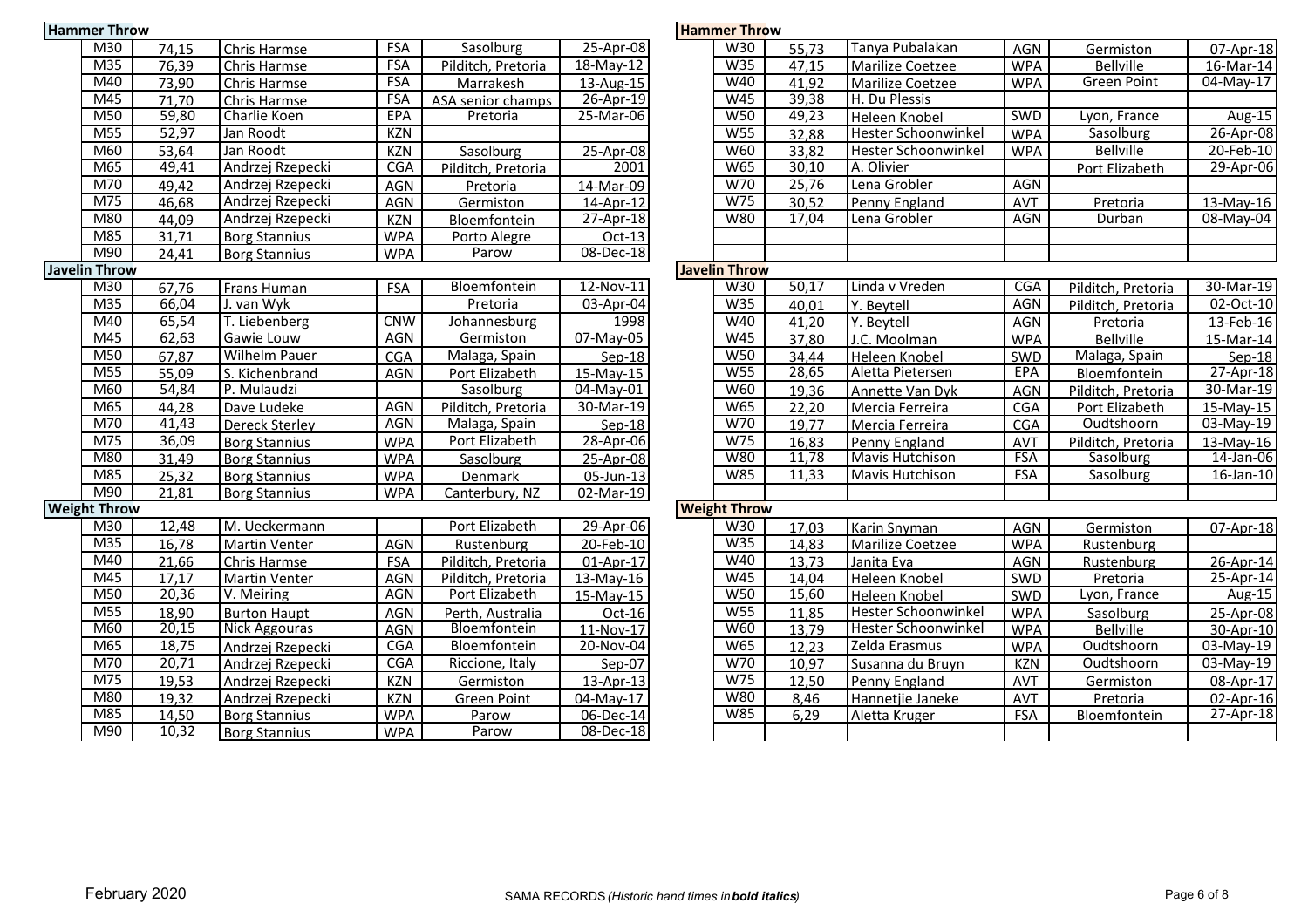| <b>Throws Pentathlon</b> |                 |          |                          |            |                    |              | <b>Throws Pentathlon</b> |            |          |                            |            |
|--------------------------|-----------------|----------|--------------------------|------------|--------------------|--------------|--------------------------|------------|----------|----------------------------|------------|
|                          | M30             | 2696     | C. Scheepers             |            | <b>Bellville</b>   | 04-May-02    |                          | W30        | 3413     | Tanya Pubalakan            | AGN        |
|                          | M35             | 3456     | <b>Martin Venter</b>     | <b>AGN</b> | Lathi, Finland     | 06-Aug-09    |                          | W35        | 2845     | Marilize Coetzee           | <b>WPA</b> |
|                          | M40             | 4851     | Chris Harmse             | FSA        | Port Elizabeth     | 15-May-15    |                          | W40        | 3148     | Janita Eva                 | AGN        |
|                          | M45             | 3965     | Martin Venter            | <b>AGN</b> | Bloemfontein       | 27-Apr-18    |                          | W45        | 3897     | Heleen Knobel              | <b>SWD</b> |
|                          | M50             | 4258     | <b>Burton Haupt</b>      | <b>AGN</b> | Pretoria           | 26-Apr-14    |                          | <b>W50</b> | 4346     | Heleen Knobel              | SWD        |
|                          | M55             | 4800     | <b>Burton Haupt</b>      | AGN        | Perth, Australia   | Oct-16       |                          | W55        | 3369     | <b>Hester Schoonwinkel</b> | <b>WPA</b> |
|                          | M60             | 4496     | Jan Roodt                | KZN        | Sasolburg          | 26-Apr-08    |                          | W60        | 4036     | Hester Schoonwinkel        | <b>WPA</b> |
|                          | M65             | 4623     | Andrzej Rzepecki         | CGA        | Durban             | 08-May-04    |                          | <b>W65</b> | 3632     | A. Olivier                 |            |
|                          | M70             | 4768     | Andrzej Rzepecki         | CGA        | Riccione, Italy    | Sep-07       |                          | W70        | 3727     | Mercia Ferreira            | <b>CGA</b> |
|                          | M75             | 4633     | <b>Borg Stannius</b>     | <b>WPA</b> | Parow              | 26-Feb-05    |                          | W75        | 4203     | Penny England              | AVT        |
|                          | M80             | 4958     | <b>Borg Stannius</b>     | <b>WPA</b> | <b>Bellville</b>   | 13-Feb-10    |                          | <b>W80</b> | 3776     | Lena Grobler               | <b>AGN</b> |
|                          | M85             | 4583     | <b>Borg Stannius</b>     | <b>WPA</b> | Parow              | 05-Dec-14    |                          |            |          |                            |            |
|                          | M90             | 4099     | <b>Borg Stannius</b>     | <b>WPA</b> | Oudtshoorn         | 03-May-19    |                          |            |          |                            |            |
| <b>Decathlon</b>         |                 |          |                          |            |                    |              | <b>Heptathlon</b>        |            |          |                            |            |
|                          | M30             | 5226     | W. Bezuidenhout          |            |                    |              |                          | W30        | 3501     | Shona vd Merwe             | AGN        |
|                          | M35             | 5575     | A. vd Burgh              |            |                    |              |                          | W35        | 3912     | Marlett Watson             | SWD        |
|                          | M40             | 5897     | P. Williams              |            |                    |              |                          | W40        | 4516     | Mercia Ferreira            | <b>CGA</b> |
|                          | M45             | 6154     | J. Jacobs                |            |                    |              |                          | W45        | 4930     | Stefanie v Rooyen          | AGN        |
|                          | M50             | 6817     | Johan Allers             | <b>WPA</b> | <b>Bellville</b>   | 05-May-02    |                          | <b>W50</b> | 4108     | Mercia Ferreira            | <b>CGA</b> |
|                          | M55             | 6387     | N. Hough                 |            | Carolina           | $04$ -Jul-03 |                          | W55        | 4381     | Stephanie Claassen         | <b>AGN</b> |
|                          | M60             | 6524     | Ron Cross                | <b>WPA</b> |                    |              |                          | W60        | 5205     | Magdalena Tomlinson        | <b>KZN</b> |
|                          | M65             | 6580     | Andy Heine               | CGA        |                    |              |                          | <b>W65</b> | 4977     | Stephanie Claassen         | <b>AGN</b> |
|                          | M70             | 8098     | Albertus v Zyl           | <b>KZN</b> |                    |              |                          | W70        | 5157     | Isabel Hofmeyr             | <b>WPA</b> |
|                          | M75             | 6304     | Hans Miekautsch          | <b>CGA</b> | Oudtshoorn         | $27-Apr-13$  |                          | W75        | 5333     | Isabel Hofmeyr             | <b>WPA</b> |
|                          | M80             | 5133     | Hans Miekautsch          | <b>CGA</b> | Bloemfontein       | 27-Apr-18    |                          |            |          |                            |            |
| 5000m Walk               |                 |          |                          |            |                    |              | <b>5000 M Walk</b>       |            |          |                            |            |
|                          | M30             | 20:19.0  | S. Valentine             |            |                    |              |                          | W30        | 26:29.79 | N. Roux                    | <b>KZN</b> |
|                          | M <sub>35</sub> | 20:58.9  | C. Britz                 | <b>AGN</b> |                    |              |                          | W35        | 25:10.2  | D. Beckley                 |            |
|                          | M40             | 21:51:58 | Izak Nel                 | <b>BOL</b> | <b>Green Point</b> | 12-Feb-05    |                          | W40        | 23:44.1  | <b>Barbara Nell</b>        | <b>CGA</b> |
|                          | M45             | 22:54.8  | M. Whitmore              |            |                    |              |                          | W45        | 24:14.80 | Barbara Nell               | <b>CGA</b> |
|                          | M50             | 23:01.4  | Jurgen Spencer           | <b>WPA</b> | Port Elizabeth     |              |                          | <b>W50</b> | 25:05.10 | <b>Barbara Nell</b>        | <b>CGA</b> |
|                          | M55             | 23:52.24 | Jurgen Spencer           | <b>WPA</b> |                    |              |                          | <b>W55</b> | 26:19.66 | Barbara Nell               | CGA        |
|                          | M60             | 26:50.70 | Jurgen Spencer           | <b>WPA</b> |                    |              |                          | <b>W60</b> | 27:32.00 | <b>Barbara Nell</b>        | CGA        |
|                          | M65             | 27:03.70 | Jurgen Spencer           | <b>WPA</b> | Parow              | 12-Nov-05    |                          | W65        | 29:28.70 | Elsa Meyer                 | <b>AGN</b> |
|                          | M70             | 27:55.30 | Jurgen Spencer           | <b>WPA</b> | Parow              | 12-Nov-10    |                          | W70        | 30:33.72 | Elsa Meyer                 | <b>AGN</b> |
|                          | M75             | 30:13.82 | Jurgen Spencer           | <b>WPA</b> | Parow              | 18-Mar-16    |                          | W75        | 34:00.10 | Anna Villet                | <b>WPA</b> |
|                          | M80             | 33:50.10 | George Hazle             | <b>CGA</b> | Germiston          | 06-May-05    |                          | <b>W80</b> | 38:08.75 | Peggy Reid                 | <b>WPA</b> |
|                          | M85             | 38:26.4  | Ben Moodie               | SWD        |                    |              |                          |            |          |                            |            |
|                          | M90             | 41:51.4  | Ben Moodie               | SWD        |                    |              |                          |            |          |                            |            |
|                          | M95             | 42:58.7  | <b>Philip Rabinowitz</b> | <b>WPA</b> |                    |              |                          |            |          |                            |            |
|                          | M100            | 47:59.20 | <b>Philip Rabinowitz</b> | <b>WPA</b> | Parow              | 13-Nov-04    |                          |            |          |                            |            |
|                          |                 |          |                          |            |                    |              |                          |            |          |                            |            |

| M30                        | 2696     | C. Scheepers             |            | <b>Bellville</b>   | 04-May-02       | W30                | 3413     | Tanya Pubalakan            | AGN        | Pretoria           | 13-May-16    |
|----------------------------|----------|--------------------------|------------|--------------------|-----------------|--------------------|----------|----------------------------|------------|--------------------|--------------|
| M <sub>35</sub>            | 3456     | <b>Martin Venter</b>     | <b>AGN</b> | Lathi, Finland     | 06-Aug-09       | W35                | 2845     | Marilize Coetzee           | <b>WPA</b> | Oudtshoorn         | 26-Apr-13    |
| M40                        | 4851     | Chris Harmse             | FSA        | Port Elizabeth     | 15-May-15       | W40                | 3148     | Janita Eva                 | AGN        | Oudtshoorn         | 26-Apr-13    |
| $\overline{\mathsf{M}45}$  | 3965     | <b>Martin Venter</b>     | AGN        | Bloemfontein       | $27 - Apr - 18$ | W45                | 3897     | Heleen Knobel              | SWD        | Rustenburg         | 26-Apr-14    |
| $\overline{\mathsf{M}50}$  | 4258     | <b>Burton Haupt</b>      | AGN        | Pretoria           | 26-Apr-14       | W50                | 4346     | Heleen Knobel              | SWD        | Bloemfontein       | 27-Apr-18    |
| $\overline{\mathsf{M}55}$  | 4800     | <b>Burton Haupt</b>      | <b>AGN</b> | Perth, Australia   | Oct-16          | <b>W55</b>         | 3369     | <b>Hester Schoonwinkel</b> | <b>WPA</b> | Sasolburg          | 25-Apr-08    |
| M60                        | 4496     | Jan Roodt                | <b>KZN</b> | Sasolburg          | 26-Apr-08       | W60                | 4036     | <b>Hester Schoonwinkel</b> | <b>WPA</b> | <b>Bellville</b>   | 30-Apr-10    |
| M65                        | 4623     | Andrzej Rzepecki         | <b>CGA</b> | Durban             | $08 - May-04$   | <b>W65</b>         | 3632     | A. Olivier                 |            | Port Elizabeth     | 28-Apr-06    |
| M70                        | 4768     | Andrzej Rzepecki         | CGA        | Riccione, Italy    | Sep-07          | W70                | 3727     | Mercia Ferreira            | <b>CGA</b> | Pilditch, Pretoria | 30-Mar-19    |
| $\overline{M75}$           | 4633     | <b>Borg Stannius</b>     | <b>WPA</b> | Parow              | 26-Feb-05       | W <sub>75</sub>    | 4203     | Penny England              | AVT        | Pretoria           | 13-May-16    |
| M80                        | 4958     | <b>Borg Stannius</b>     | <b>WPA</b> | <b>Bellville</b>   | 13-Feb-10       | <b>W80</b>         | 3776     | Lena Grobler               | AGN        | Durban             | $07$ -May-04 |
| M85                        | 4583     | <b>Borg Stannius</b>     | <b>WPA</b> | Parow              | 05-Dec-14       |                    |          |                            |            |                    |              |
| M90                        | 4099     | <b>Borg Stannius</b>     | <b>WPA</b> | Oudtshoorn         | 03-May-19       |                    |          |                            |            |                    |              |
| lon                        |          |                          |            |                    |                 | <b>Heptathlon</b>  |          |                            |            |                    |              |
| $\overline{\text{M30}}$    | 5226     | W. Bezuidenhout          |            |                    |                 | W30                | 3501     | Shona vd Merwe             | <b>AGN</b> | Bloemfontein       | 27-Apr-18    |
| $\overline{M35}$           | 5575     | A. vd Burgh              |            |                    |                 | W35                | 3912     | Marlett Watson             | SWD        | Durban             | 30-Apr-11    |
| M40                        | 5897     | P. Williams              |            |                    |                 | W40                | 4516     | Mercia Ferreira            | <b>CGA</b> | Port Elizabeth     | 07-May-93    |
| M45                        | 6154     | J. Jacobs                |            |                    |                 | W45                | 4930     | Stefanie v Rooyen          | AGN        |                    |              |
| $\overline{\mathsf{M}50}$  | 6817     | Johan Allers             | <b>WPA</b> | <b>Bellville</b>   | 05-May-02       | W50                | 4108     | Mercia Ferreira            | CGA        | Oudtshoorn         | 29-Apr-00    |
| M55                        | 6387     | N. Hough                 |            | Carolina           | 04-Jul-03       | <b>W55</b>         | 4381     | Stephanie Claassen         | <b>AGN</b> | <b>Bellville</b>   | $01$ -May-10 |
| M60                        | 6524     | <b>Ron Cross</b>         | <b>WPA</b> |                    |                 | <b>W60</b>         | 5205     | Magdalena Tomlinson        | <b>KZN</b> | Carolina           | 04-Jul-03    |
| M65                        | 6580     | <b>Andy Heine</b>        | <b>CGA</b> |                    |                 | W65                | 4977     | Stephanie Claassen         | <b>AGN</b> | Malaga, Spain      | Sep-18       |
| M70                        | 8098     | Albertus v Zyl           | <b>KZN</b> |                    |                 | W70                | 5157     | <b>Isabel Hofmeyr</b>      | <b>WPA</b> |                    |              |
| M75                        | 6304     | Hans Miekautsch          | <b>CGA</b> | Oudtshoorn         | $27-Apr-13$     | W75                | 5333     | Isabel Hofmeyr             | <b>WPA</b> | Carolina           | $04$ -Jul-03 |
| M80                        | 5133     | Hans Miekautsch          | CGA        | Bloemfontein       | 27-Apr-18       |                    |          |                            |            |                    |              |
| <b>Walk</b>                |          |                          |            |                    |                 | <b>5000 M Walk</b> |          |                            |            |                    |              |
| M30                        | 20:19.0  | S. Valentine             |            |                    |                 | W30                | 26:29.79 | N. Roux                    | <b>KZN</b> | Durban             | 20-Mar-16    |
| M <sub>35</sub>            | 20:58.9  | C. Britz                 | <b>AGN</b> |                    |                 | W35                | 25:10.2  | D. Beckley                 |            | Durban             | 08-Apr-95    |
| M40                        | 21:51:58 | Izak Nel                 | <b>BOL</b> | <b>Green Point</b> | 12-Feb-05       | W40                | 23:44.1  | <b>Barbara Nell</b>        | CGA        | Port Elizabeth     | 28-May-99    |
| $\overline{M45}$           | 22:54.8  | M. Whitmore              |            |                    |                 | W45                | 24:14.80 | <b>Barbara Nell</b>        | CGA        | Oudtshoorn         | 28-Apr-00    |
| M50                        | 23:01.4  | Jurgen Spencer           | <b>WPA</b> | Port Elizabeth     |                 | W50                | 25:05.10 | <b>Barbara Nell</b>        | <b>CGA</b> | Port Elizabeth     | 28-Apr-06    |
| M55                        | 23:52.24 | Jurgen Spencer           | <b>WPA</b> |                    |                 | <b>W55</b>         | 26:19.66 | <b>Barbara Nell</b>        | CGA        | Durban             | 29-Apr-11    |
| M60                        | 26:50.70 | Jurgen Spencer           | <b>WPA</b> |                    |                 | W60                | 27:32.00 | <b>Barbara Nell</b>        | <b>CGA</b> | Perth, Australia   | $Oct-16$     |
| M65                        | 27:03.70 | Jurgen Spencer           | <b>WPA</b> | Parow              | 12-Nov-05       | <b>W65</b>         | 29:28.70 | Elsa Meyer                 | AGN        | Oudtshoorn         | 26-Apr-13    |
| $\overline{M70}$           | 27:55.30 | Jurgen Spencer           | <b>WPA</b> | Parow              | 12-Nov-10       | W70                | 30:33.72 | Elsa Meyer                 | <b>AGN</b> | Perth, Australia   | Oct-16       |
| M75                        | 30:13.82 | Jurgen Spencer           | <b>WPA</b> | Parow              | 18-Mar-16       | W75                | 34:00.10 | Anna Villet                | <b>WPA</b> | <b>Bellville</b>   | 21-Feb-03    |
| M80                        | 33:50.10 | George Hazle             | CGA        | Germiston          | $06 - May-05$   | W80                | 38:08.75 | Peggy Reid                 | <b>WPA</b> | Bloemfontein       | 27-Apr-18    |
| $\overline{M85}$           | 38:26.4  | Ben Moodie               | <b>SWD</b> |                    |                 |                    |          |                            |            |                    |              |
| M90                        | 41:51.4  | Ben Moodie               | SWD        |                    |                 |                    |          |                            |            |                    |              |
| M95                        | 42:58.7  | <b>Philip Rabinowitz</b> | <b>WPA</b> |                    |                 |                    |          |                            |            |                    |              |
| $\overline{\mathsf{M100}}$ | 47:59.20 | <b>Philip Rabinowitz</b> | <b>WPA</b> | Parow              | 13-Nov-04       |                    |          |                            |            |                    |              |
|                            |          |                          |            |                    |                 |                    |          |                            |            |                    |              |